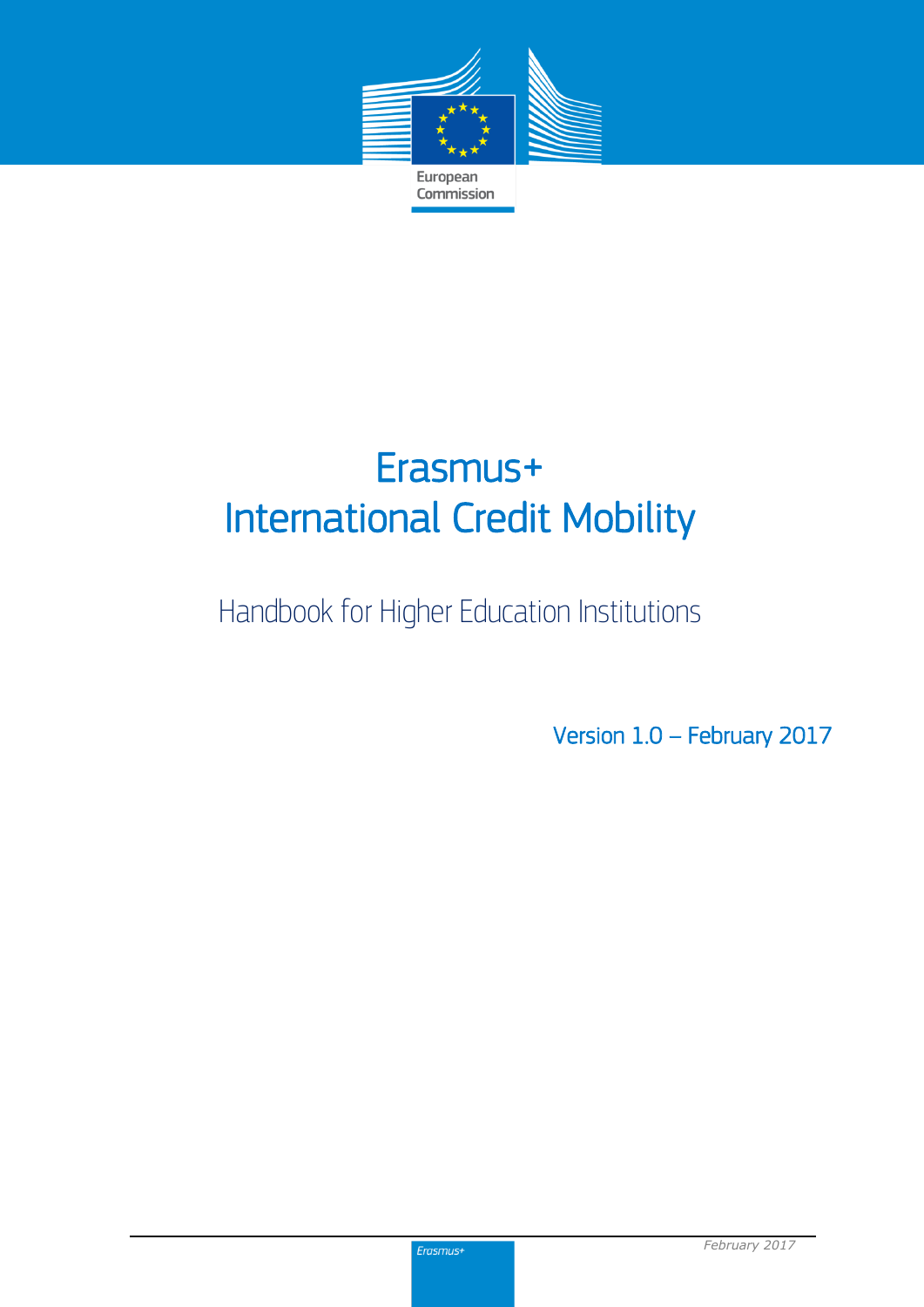

## Contents

| $\bullet$ |  |
|-----------|--|
|           |  |
|           |  |
|           |  |
|           |  |
|           |  |
|           |  |
|           |  |
|           |  |
|           |  |
|           |  |
|           |  |
|           |  |
|           |  |
|           |  |
|           |  |
|           |  |
|           |  |
|           |  |
|           |  |
|           |  |
|           |  |
|           |  |
|           |  |
|           |  |
|           |  |
|           |  |
|           |  |
|           |  |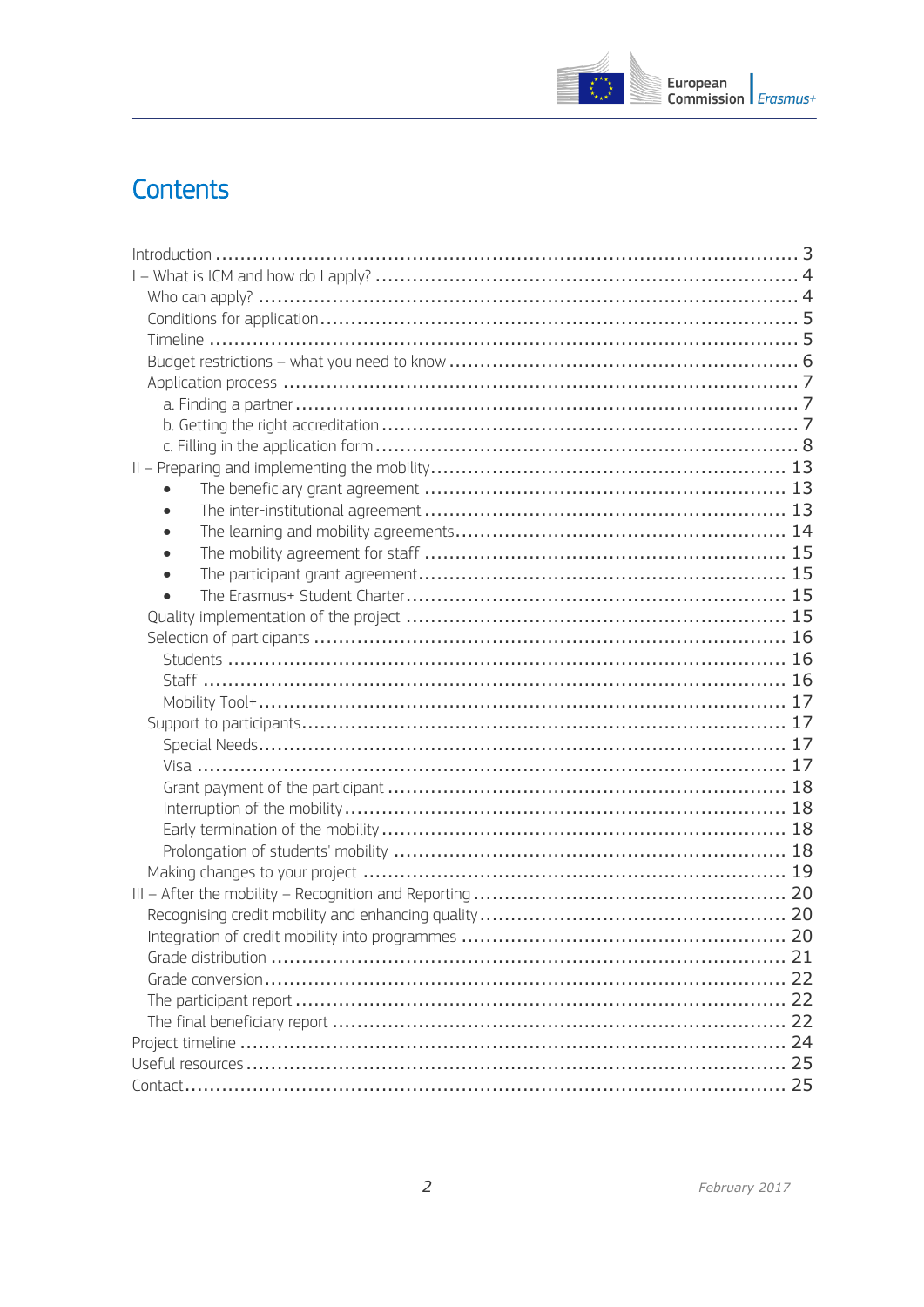

## <span id="page-2-0"></span>Introduction

For 30 years, the European Union has funded the Erasmus programme which has enabled almost 4 million European students to spend part of their studies in another higher education institution (HEI) in Europe. In 2015, Erasmus+ opened up these opportunities to individuals and organisations from other parts of the world. Through the new "International Credit Mobility" action - ICM for short - European HEIs can now set up mobility agreements with partners from around the world, to send and receive students and staff.

#### *What's in it for individuals?*

ICM projects aim to help participants acquire key skills, support their professional development and deepen their understanding of other cultures. The Erasmus Impact Study<sup>1</sup> finds that taking part in Erasmus+ is likely to boost a graduate's employability and transversal skills. Unemployment rates among Erasmus participants are 23% lower 5 years after graduation compared to those who did not go abroad. Two-thirds of employers think that international experience is a key asset for job candidates and leads to greater professional responsibility. Staff can acquire new competences for their professional development, improve their language skills and learn about new working methods.

#### *What's in it for institutions?*

ICM aims to increase the capacities, attractiveness and international dimension of the organisations taking part. International ties between institutions will be strengthened, giving the partners the opportunity to increase their visibility at local and global levels. Both incoming and outgoing students will be ready to share their positive experiences of studying at your institution.

#### *Purpose of this handbook*

This handbook aims to support both Programme and Partner Country HEIs<sup>2</sup> in the implementation of their ICM project, from application to final report. This handbook will provide you with information on the key documents, rules and guidelines you will need to be aware of. It will guide you through the various steps your institution will be expected to take, and tell you where to go for further information. This handbook does not replace the **[Erasmus+ Programme Guide](http://ec.europa.eu/programmes/erasmus-plus/discover/guide/index_en.htm)**<sup>3</sup> and all ICM guidelines<sup>4</sup>, which you should refer to for more detailed information.

We hope you find this handbook useful, and wish you every success with your ICM project.

#### The International Credit Mobility Team

 $\overline{a}$ 

<sup>1</sup> Erasmus Impact Study, September 2014:

[http://ec.europa.eu/dgs/education\\_culture/repository/education/library/study/2014/erasmus-impact\\_en.pdf](http://ec.europa.eu/dgs/education_culture/repository/education/library/study/2014/erasmus-impact_en.pdf)

<sup>2</sup> The 33 Erasmus+ Programme Countries are the 28 EU Member States, Iceland, Liechtenstein, Norway, the former Yugoslav Republic of Macedonia and Turkey. Partner Countries are all other countries in the world.

<sup>3</sup> http://ec.europa.eu/programmes/erasmus-plus/discover/guide/index\_en.htm

<sup>&</sup>lt;sup>4</sup> Including but not limited to the Do's and Don'ts for Applicants, the Guide on Amendments to the Beneficiary Grant Agreement, the Guidelines for Experts on Quality Assessment, the Technical Guidelines for Completing Application e-Forms and the Quick Guide for Partner Country HEIs.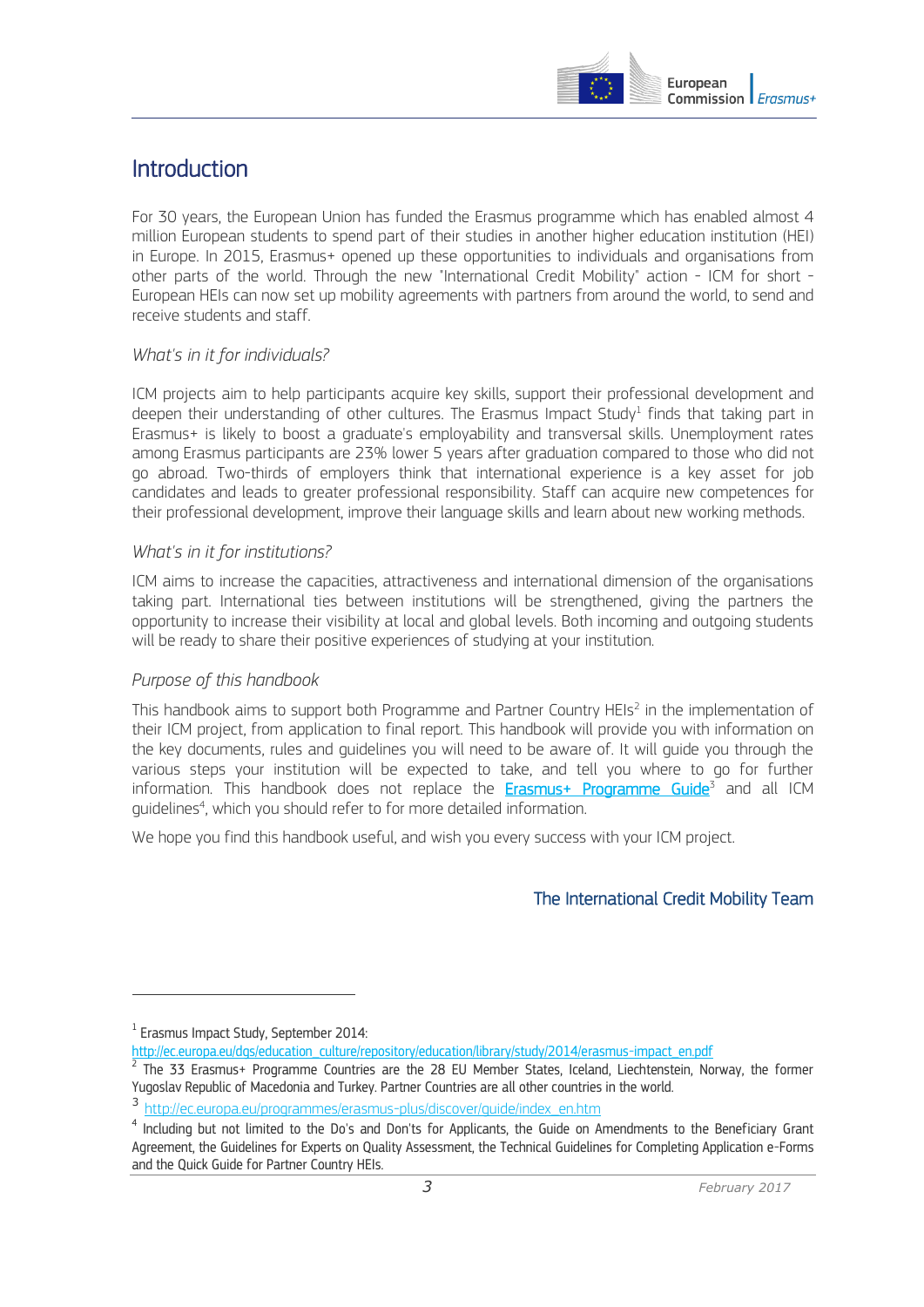

## <span id="page-3-0"></span>I – What is ICM and how do I apply?

International Credit Mobility (ICM) supports the mobility of individual participants enrolled or employed at a higher education institution (HEI), namely:

- Student mobility for short cycle, first cycle (Bachelor or equivalent) or second cycle (Master or equivalent) students, as well as third cycle doctoral candidates. The mobility period can last from 3 months (or one academic term) to 12 months.<sup>5</sup>
- Staff mobility for teaching for academic staff to teach at a partner institution abroad. The length of the mobility period must be between 5 days and 2 months.
- Staff mobility for training for teaching and non-teaching staff in the form of training events abroad (excluding conferences) and job shadowing/observation periods/training at a partner HEI. The length of the mobility period must be between 5 days and 2 months.

Student and staff mobility can take place in any subject area or academic discipline. Staff teaching and training activities can be combined. For information on grant amounts, please refer to Part B of the Erasmus+ Programme Guide.

#### <span id="page-3-1"></span>Who can apply?

-

Any Programme Country HEI is eligible to apply for ICM. Accredited Partner Country HEIs from around the world are also eligible to take part, except those located in regions 5 and 12.<sup>6</sup>

Participating organisations involved in the mobility project assume the following roles and tasks:

- The applicant organisation (from a Programme Country) submits an application to its National Agency on behalf of the partnership. The applicant can also apply on behalf of a consortium of several partners from the same Programme Country.
- Once selected, the **beneficiary organisation** (from a Programme Country) signs and manages the grant agreement, and reports at the end of the project. The beneficiary is financially responsible for the entirety of the grant.
- The sending organisation (from either a Programme or a Partner Country) is responsible for selecting the students and staff and sending them abroad. This includes preparation, monitoring and recognition activities.
- The receiving organisation (from either a Programme or a Partner Country) hosts the students and staff from abroad, providing support during their stay.

Students and staff apply directly to their institution. The selection criteria for participation in the mobility activities are defined by the HEI in which they study or are employed.

Region 12: Bahrain, Kuwait, Oman, Qatar, Saudi Arabia, United Arab Emirates

See the Erasmus+ Programme Guide for full list of regions and Partner Countries

<sup>&</sup>lt;sup>5</sup> From the 2018 Call for Proposals (deadline February 2018 tba), ICM will also fund student mobility for traineeships (work placements)

 $^6$  Region 5: Andorra, Monaco, San Marino, Vatican City State, Switzerland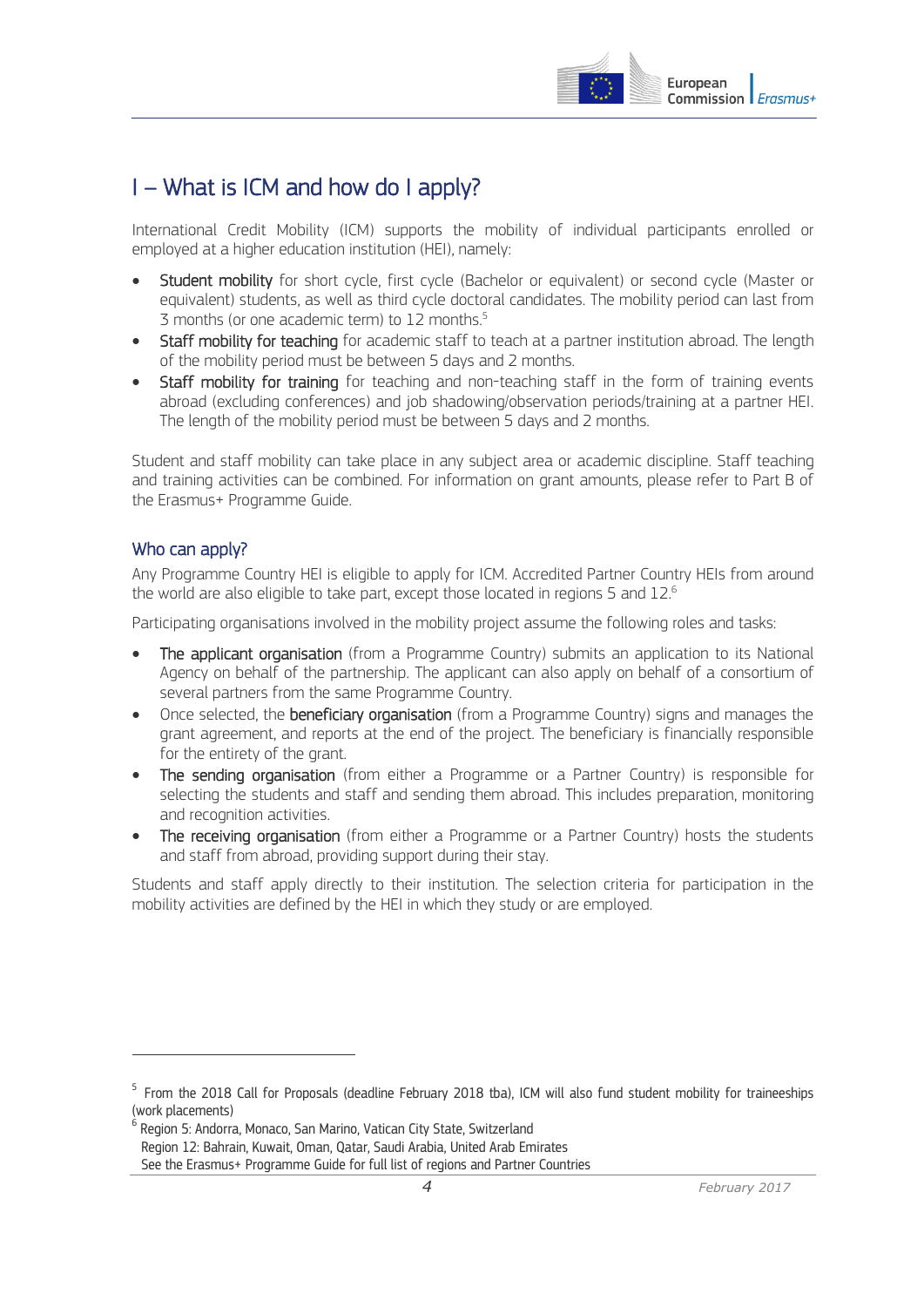

#### <span id="page-4-0"></span>Conditions for application

An HEI may apply for a grant to its National Agency as an individual HEI, or via a consortium application:

- For an application as individual HEI: The applicant HEI must hold a valid **Erasmus Charter for** [Higher Education \(ECHE\)](https://ec.europa.eu/programmes/erasmus-plus/resources/documents-for-applicants/erasmus-charter-higher-education_en)<sup>7</sup>.
- For an application as national mobility consortium: The consortium must hold a higher education consortium accreditation. Organisations that do not hold a valid consortium accreditation can apply for this accreditation at the same time as applying for a mobility project. All HEIs involved in the consortium must hold a valid ECHE.

#### <span id="page-4-1"></span>Timeline

 $\overline{a}$ 

Applicants must submit their grant application by the deadline specified in the call for proposals published on the Erasmus+ website, at the latest by 12:00 noon (Brussels time) for projects starting on 1 June of the same year.

ICM projects can run for either 16 or 26 months, to be specified at application stage. The start and end dates of all mobility activities must fall within the start and end dates of the project.

<sup>7</sup> https://ec.europa.eu/programmes/erasmus-plus/resources/documents-for-applicants/erasmus-charter-highereducation\_en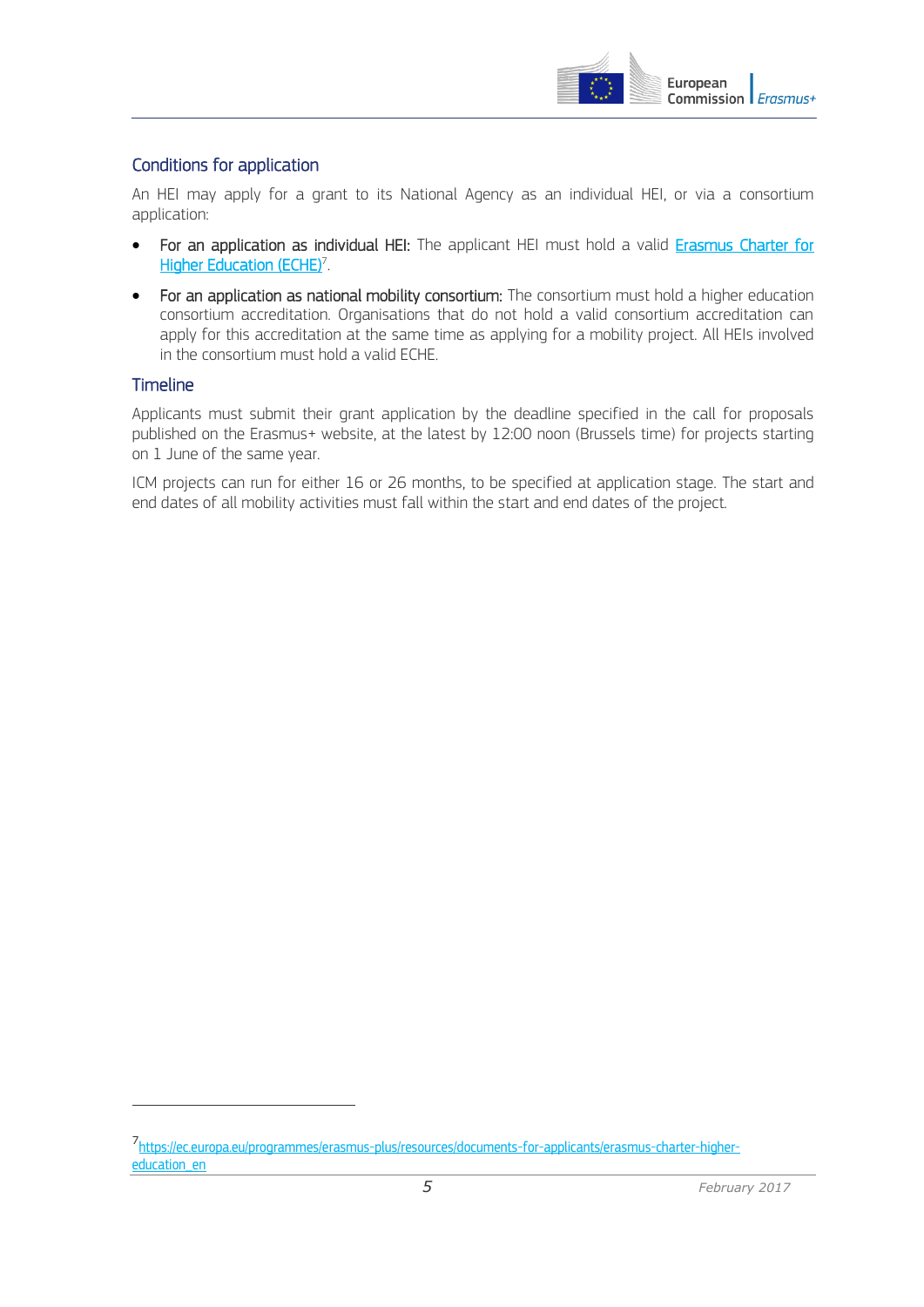

#### <span id="page-5-0"></span>EU Budget – what you need to know

 $\overline{a}$ 

The EU budget available for this action is split into 12 discrete 'envelopes' for each region of the world.<sup>8</sup> The size of each envelope is set according to the EU's external priorities, with some regions benefitting from bigger budget envelopes and funding more mobilities. The largest budgets are allocated to the EU's neighbourhood regions – East and South – the Western Balkans, Asia and Russia. 9



#### International credit mobility budget by envelope

Applicants should always keep the different budgets in mind when applying for mobilities. There may be little point in applying for the entire national budget available in a smaller envelope (for instance South Africa, Latin America or North America) when the National Agency, especially in large Programme Countries, will be under pressure to try and satisfy a large volume of demand from HEIs. On the other hand, competition may be considerably lower for larger budget envelopes, such as the South-Mediterranean, Eastern Partnership and Western Balkans.

 $^8$  The number and size of the budget envelopes will remain relatively stable under each call. The Region 11 envelope was added under the 2016 call and the Region 9 envelope under the 2017 call.

<sup>9</sup> Graph: Partnership Instrument (PI), European Neighbourhood Instrument (ENI), Instrument for Pre-Accession (IPA), Development Cooperation Instrument (DCI) and European Development Fund (EDF)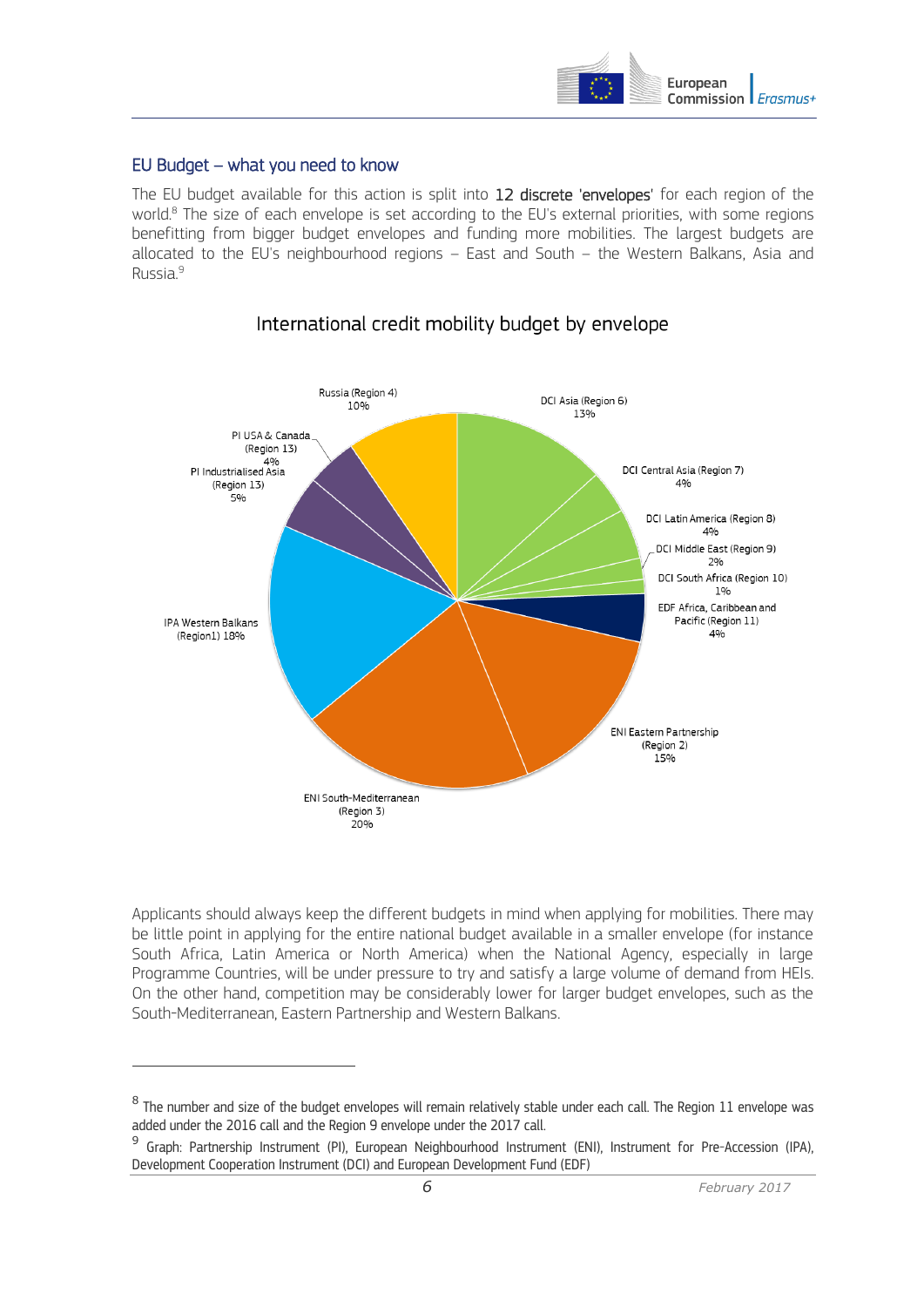

Applicants should also be aware that National Agencies are required to ensure geographical balance within envelopes. This means that, all things being equal, National Agencies will be looking to fund projects with partners in low-income and least developed Partner Countries, as well as in the large emerging economies such as China, India, Mexico or Brazil.<sup>10</sup> So if the applicant has the choice between equally strong partners, a strategic decision may be to give preference to the partnerships they have with the least developed countries in a given region.

For more information on the funding rules, budget restrictions and country priorities, please visit the [National Agency's website](http://ec.europa.eu/programmes/erasmus-plus/contact_en)<sup>11</sup> or see the relevant section in the Erasmus+ Programme Guide.

#### <span id="page-6-0"></span>Application process

The Programme Country institution will be filling in the application form on behalf of the partner(s) in Partner Countries and submitting it to its [National Agency.](http://ec.europa.eu/programmes/erasmus-plus/tools/national-agencies/index_en.htm) We encourage involving all partners in the application process, as the applicant will be asked to provide detailed information on their cooperation arrangements and on the wider impact of their mobility project.

#### a. Finding a partner

<span id="page-6-1"></span>To find a partner, we recommend you look at current or past cooperation agreements your institution might have, either at the level of the institution (typically via the international relations office), or at the level of individual faculties.

If you are looking for new partnerships, we encourage you to contact the National Agency, who might know of interested partners, as well as the National Erasmus+ Offices $12$  in a selected number of countries neighbouring the EU. The **EU partner search tool** may also prove helpful.

If you are reluctant to enter into new cooperation arrangements, you can think about starting with staff mobility to build mutual trust before extending the partnership to sending and receiving students.

#### b. Getting the right accreditation

<span id="page-6-2"></span>Having a valid Erasmus Charter for Higher Education (ECHE) is a pre-requisite for all HEIs established in a Programme

#### Tips on choosing the right partner

The institution offers transparent descriptions of its programmes, including learning outcomes, credits, learning and teaching approaches and assessment methods;

Its learning, teaching and assessment procedures are quality assured and can be accepted by your institution without requiring students to take any additional work or examination;

Agreements may not only be made with institutions offering similar programmes, but also with institutions providing complementary programmes.

Country that wish to participate in a mobility project either as a single HEI or as a member of a national mobility consortium. Every year, the European Commission - via the Education, Audiovisual and Culture Executive Agency (EACEA) – publishes a specific call for proposals that sets the detailed conditions to be followed and qualitative criteria to be met in order to be awarded an ECHE.<sup>13</sup>

 $\overline{a}$ 

<sup>&</sup>lt;sup>10</sup> In Asia and Latin America, the EU has set a number of explicit targets which will need to be achieved EU-wide by 2020:

 $\checkmark$  at least 25% of the available budget must go to projects with the least developed countries in each region;

 $\checkmark$  no more than 30% of the budget available for Asia can go to projects with China and India combined;

 $\checkmark$  and no more than 35 % of the budget available for Latin America to Brazil and Mexico combined.

<sup>11</sup> http://ec.europa.eu/programmes/erasmus-plus/contact\_en

<sup>12</sup> National Erasmus+ Offices are responsible for the local management of the international dimension of the higher education aspects of the Erasmus+ Programme in 27 Partner Countries outside the EU.

<sup>&</sup>lt;sup>13</sup> This call is available on the website of the Education, Audiovisual and Culture Executive Agency (EACEA): [https://eacea.ec.europa.eu/erasmus-plus/funding/erasmus-charter-for-higher-education-2014-2020\\_en](https://eacea.ec.europa.eu/erasmus-plus/funding/erasmus-charter-for-higher-education-2014-2020_en)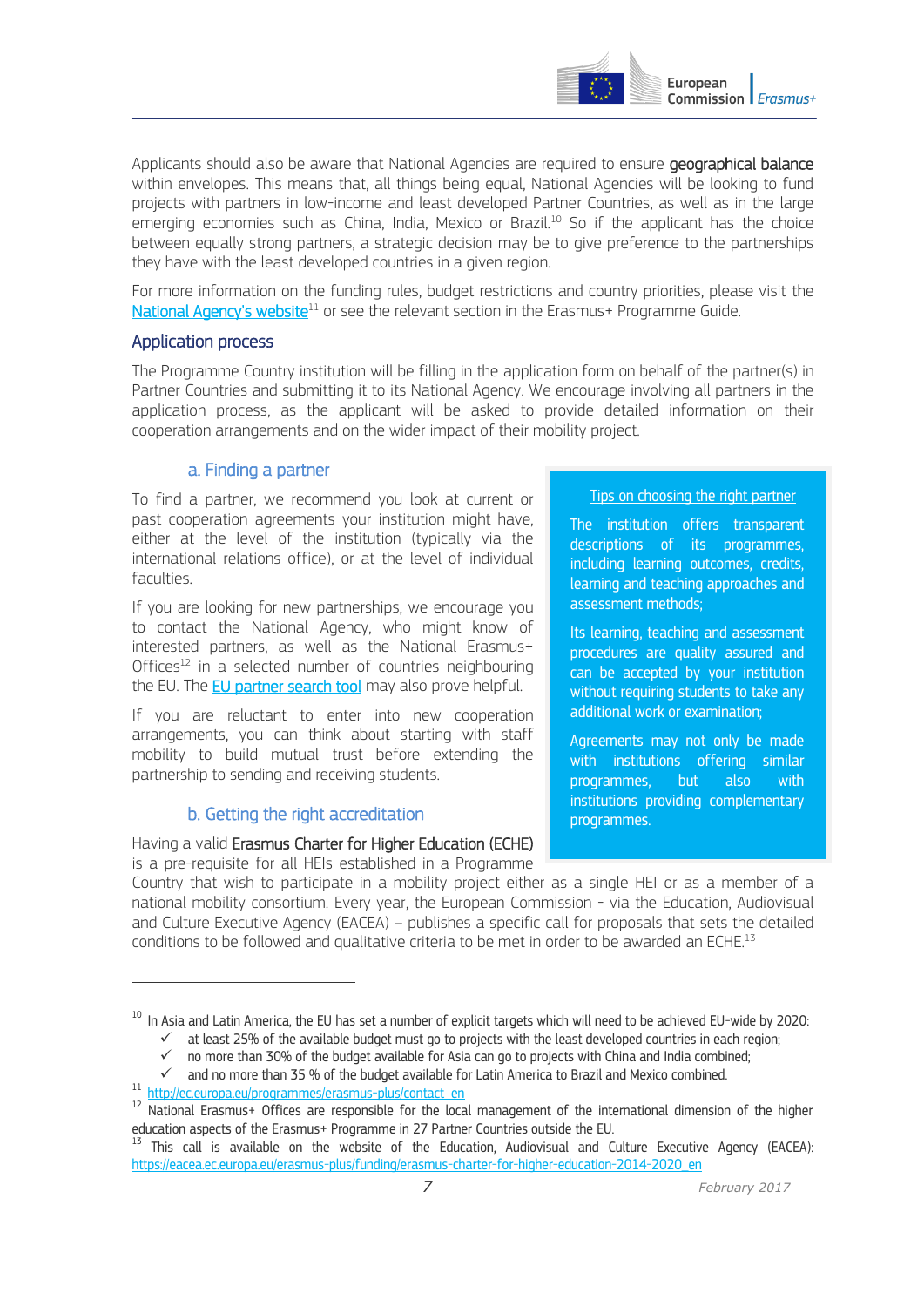

HEIs established in a Partner Country must be **accredited** by the relevant national accreditation organisation and should not be subject to EU sanctions. As they are not eligible to receive an ECHE, the principles of the ECHE are enshrined in the inter-institutional agreement that they sign with their partner(s).

An organisation from a Programme Country, applying on behalf of a national mobility consortium, must hold a **valid consortium accreditation**. This Certificate is awarded by the same National Agency that assesses the funding request for a mobility project. The requests for accreditation and for mobility projects can be made at the same time. Please read the relevant section in the Erasmus+ Programme Guide to find out more about the conditions to obtain a consortium accreditation.

#### c. Filling in the application form

<span id="page-7-0"></span>The Programme Country institution can only submit one application for ICM per Call for Proposals (as opposed to one project application per Partner Country), which should contain information on all the mobility activities they intend to carry out with their partner(s) in one or more Partner Countries. There is no limit to the number of Partner Countries in the proposal, although on applicants will typically include an average of 5 Partner Countries in their proposal. The same institution can also apply for ICM as part of a consortium of universities in its country, in which case they are responsible for preventing double funding of the same mobility.

In case of multiple submissions of the same application in the same selection round, the National Agency will consider as valid the last version submitted before the application deadline.

In the application form, the applicant will be asked to provide detailed information on their organisation, on the type and number of mobilities foreseen, on the requested grant amount, as so on. For each Partner Country, they will be asked to explicitly name the partner institution(s) they wish to work with. They will also have to answer four quality questions, which will be evaluated by experts and which will define whether or not their mobility project (or parts of it) will be selected for funding. Partners should discuss and agree upon the details of their cooperation before writing the application.

#### PIC Code

 $\overline{a}$ 

Before filling in the application form, the applicant will need their institution's 9-digit Participant Identification Code (PIC), which is a unique identifier mandatory for every organisation involved in an ICM project. Partner institutions are also required to have a PIC, albeit at a later stage of the project cycle when encoding mobilities in Mobility Tool $+14$ . If the partner already has a PIC, it should be

included in the relevant section of the application form. If either institution has already taken part in a European programme such as the former Framework Programme (e.g. FP7), Horizon2020, or the Capacity Building in Higher Education action within Erasmus+, it will already have a PIC. Please carefully check whether your institution already has a PIC before requesting a new one.

If you do not already have a PIC, then you will have to register your institution in the Participant Portal to obtain one. 'Declared' or 'Dormant' PICs are accepted for partner institutions in ICM projects.



<sup>&</sup>lt;sup>14</sup> Mobility tool+ is the web platform tool for collaboration, management and reporting for mobility projects under Erasmus+: http://ec.europa.eu/education/resources/mobility-tool\_en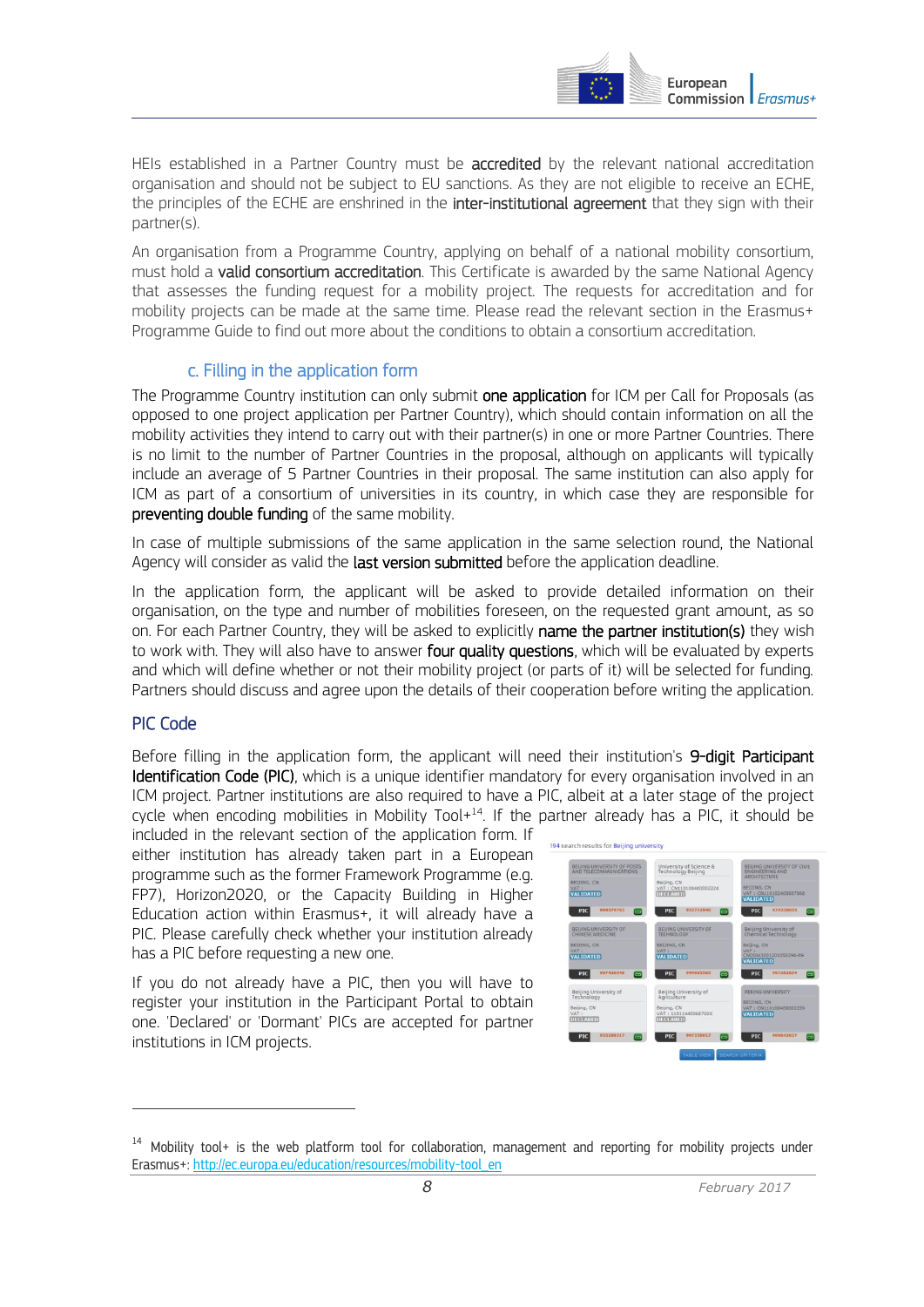

#### Sections A to K

The application form consists of different sections summarising your mobility project: General Information, Context, Main Activities, Budget, Quality Questions, Check List, Data Protection Notice, Declaration of Honour, Annexes and Submission. All technical aspects linked to these sections are extensively described in the [Technical Guidelines for Completing Application e-Forms.](http://ec.europa.eu/programmes/erasmus-plus/resources/documents-for-applicants/model-application-forms_en)

Each set of mobility flows per Partner Country will be assessed separately, meaning that the National Agency might decide to fund mobilities with one Partner Country and not the other, or reduce the number of mobilities requested.

A common (but easily avoided) mistake occurs in section *D.1 Activities' Details – Total Duration*, where the applicant will be asked to insert the total duration for all mobilities, and not the individual duration per participant (e.g. 120 months for 10 students, which corresponds to an average of 12 months per participant). Please keep in mind the minimum and maximum duration of mobility periods (3 months (or 1 academic term or trimester) to 12 months for students and 5 days to 2 months for staff), as set out in the [Erasmus+ Programme Guide.](http://ec.europa.eu/programmes/erasmus-plus/discover/guide/index_en.htm)

In the event that the Declaration of Honour has not been signed by the legal representative of the Programme Country HEI, the applicant should not forget to include a valid procuration.

#### Applicant Organisation Section

In ICM (or KA107) mobility projects, this section refers only to the applicant. HEIs from Partner Countries are added under the "Quality Questions Section".

In the case of national mobility consortia for *Higher education student and staff mobility*, the coordinator of the consortium applies on behalf of the whole consortium. The members of the consortium are not mentioned as they are already described in the consortium accreditation application form (KA108).

#### Profile Section

If the Type of Organisation is prefilled with "Other", the correct organisation type should be selected from the drop-down list, e.g. "HEI (tertiary level)" for HEIs.

#### Consortium Section

If applying as a single HEI, the applicant should reply 'No' to the question "Are you applying on behalf of a consortium?" in this section. If applying as a coordinator of a higher education mobility consortium, they must reply 'Yes'.

#### Accreditation Section

*Applying as a single HEI (HEI)* 

If applying as a single HEI, the Programme Country institution must hold the "Erasmus Charter for Higher Education" accreditation. As previously mentioned, the institution should have a single PIC linked to an Erasmus Code. The Erasmus Code is that institution's accreditation reference.

The field "Accreditation Type" will be filled in with "Erasmus Charter for Higher Education (ERASPLUS-ECHE)".

Once the applicant's PIC is entered, the field entitled "Accreditation Reference" (in section C.1.3) will be automatically filled in with the corresponding Erasmus Code (e.g. A WIEN01 in the following table):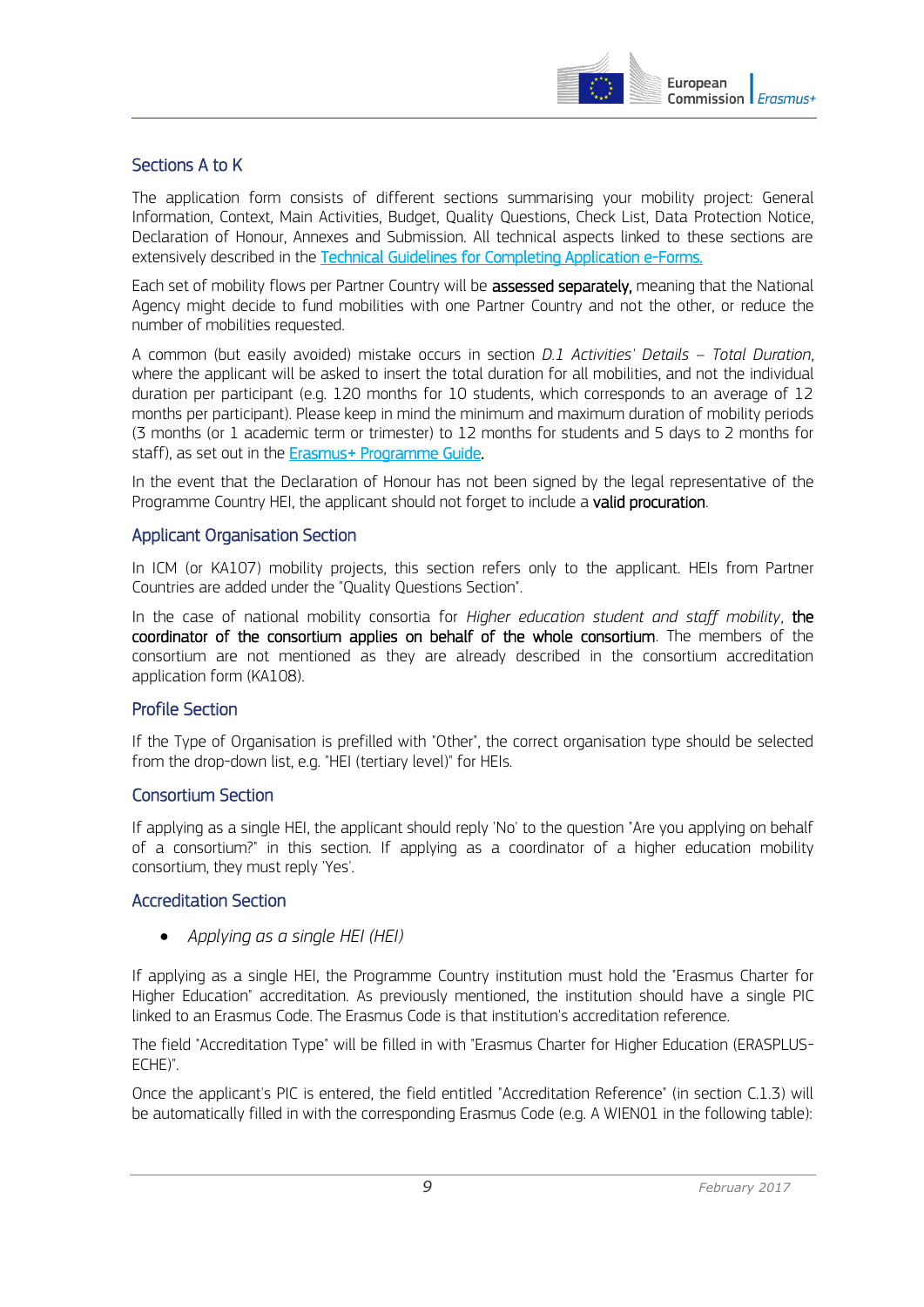

#### C.1.3. Accreditation

Have you received any type of accreditation before submitting this application?

If there are several PICs for your institution, you must choose the PIC linked to your Erasmus Code (which is displayed as accreditation reference below). Please go to the EACEA website for the most recent list of PICs and corresponding Erasmus Codes:

http://eacea.ec.europa.eu/erasmus-plus/actions/erasmus-charter\_en

| <b>Accreditation Type</b>                           | <b>Accreditation Reference</b> |
|-----------------------------------------------------|--------------------------------|
| Erasmus Charter for Higher Education (ERAPLUS-ECHE) | A WIEN01                       |

If the "Accreditation Reference" field remains empty, the PIC entered is not linked to an Erasmus Code. Please go to the **EACEA website** for the most recent list of PICs and corresponding Erasmus Codes and use the corresponding PIC displayed in this list.

In case of any discrepancy in this list, please contact EACEA[: EACEA-ECHE@ec.europa.eu.](mailto:EACEA-ECHE@ec.europa.eu)

*Applying as the coordinator of a mobility consortium* 

If applying on behalf of a higher education mobility consortium, the "Accreditation Type" field will be filled in with "Higher Education Mobility Consortium Accreditation (ERAPLUS-ERA-CONSORTIA)".

If the applicant has a valid consortium accreditation reference number from a successful application for accreditation (KA108) and it remains valid for the current call, it should add this reference number under the "Accreditation Reference' field. An accreditation reference number is structured as follows: 2016-1-ES01-KA108-095947.

If the mobility consortium has no consortium accreditation yet, it must submit a KA108 application for the accreditation of the consortium in parallel to this application. In this case, you have to write "Requested" in the field "Accreditation Reference".

#### Main Activities Section

 $\overline{a}$ 

The applicant will be asked to enter the outgoing and incoming mobility activities for each of the Partner Countries with which they intend to cooperate. If they choose "incoming", the country of destination will be automatically prefilled with their country.

In the "Activities' Details" table, applicants can select up to three activity types: Staff Mobility for Teaching, Staff Mobility for Training and Student Mobility for Studies. For each activity type, the applicant must list each mobility flow that is to be considered for funding.<sup>15</sup> The budget will then be calculated automatically.

Due to limited budget availability, National Agencies may limit: i) mobility flows in (a) particular degree level(s), for example limiting applications to one or two cycles only – short, first, second or third cycle, <sup>16</sup> ii) mobility for staff only or students only, and iii) the duration of mobility periods. Please consult the [National Agency's website](http://ec.europa.eu/programmes/erasmus-plus/tools/national-agencies/index_en.htm) to find out if any of limitations apply.

Applicants should use the [Distance Calculator](http://ec.europa.eu/programmes/erasmus-plus/resources_en#tab-1-4)<sup>17</sup> to calculate travel distances. If the city of origin and the host city are the same for all mobility activities in a flow, you should introduce the travel distance between those two cities. If there are different cities of origin and/or host cities in the same Partner Country, we recommend applicants introduce the average of the different travel distances.

<sup>&</sup>lt;sup>15</sup> Please keep in mind the minimum and maximum duration of mobility periods (3 months (or 1 academic term or trimester) to 12 months for students and 5 days to 2 months for staff) as set out in the Erasmus+ Programme Guide. <sup>16</sup> First cycle (Bachelor or equivalent), second cycle (Master or equivalent), third or doctoral cycle.

<sup>17</sup> http://ec.europa.eu/programmes/erasmus-plus/resources\_en#tab-1-4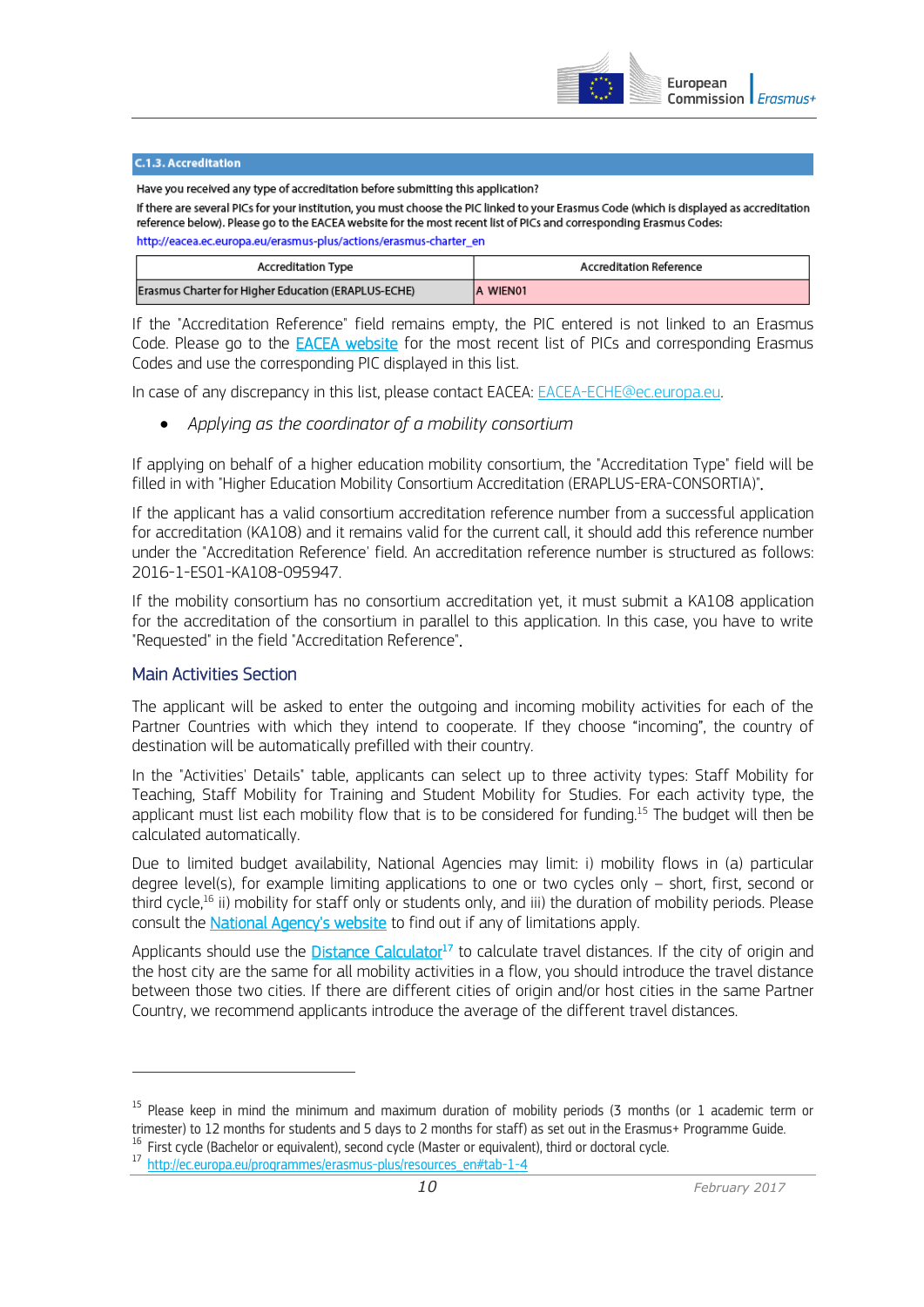

#### Section F - Quality Questions (award criteria)

This section is crucially important as it will determine which projects will ultimately be selected for funding by the National Agency. To successfully complete this section, the applicant should have a clear idea of whom they are going to work with and how the responsibilities will be divided.

They will have to indicate the unique PIC of each institution they wish to cooperate with. In the event the institution does not have a PIC, they should enter its full legal name. Be sure to **contact all the** partner universities before filling in the application.

The name of each Partner Country indicated in the *Activities' Details* table will appear automatically in the Quality Questions section. For each Partner Country, the applicant will be asked to answer four questions relating to:

- 1) the relevance of the planned mobilities
- 2) the quality of cooperation agreements
- 3) the quality of the project design
- 4) its impact and dissemination for each Partner Country

The [Do's and Don'ts for Applicant HEIs](https://ec.europa.eu/programmes/erasmus-plus/library/credit-mobility-dos-donts_en)<sup>18</sup> provide information on these Quality Questions. Using feedback from experienced evaluators in different Programme Countries, they provide suggestions and useful examples of what to include and avoid in the application, in order to increase the chances of the project being selected for funding. The [Guidelines for Experts on Quality Assessment](http://ec.europa.eu/programmes/erasmus-plus/resources/documents-for-applicants/model-application-forms_en)<sup>19</sup> may also prove useful when filling in this section to shed some light on how each answer will be assessed.

For each Partner Country, the full legal name of each partner institution(s) must be clearly indicated, together with their corresponding PIC (validated or non-validated) if one exists. Remember that the grant agreement between the National Agency and the beneficiary institution will include under Annex I the description of the project provided here and the names of the partner institutions are therefore legally binding.

If the National Agency supports first and second cycle outgoing student mobility to regions 6, 7, 8, 9, 10 and 11, the applicant must clearly indicate in their answer to Question 3: 'Quality of project design and implementation' how many students they plan to send at each study level and the total duration for all participants (months and extra days) for each study level. This information is required for the National Agency to ensure that the requested flows are eligible, according to the secondary criteria that they may have set.

#### Evaluation Procedure

 $\overline{a}$ 

Once the application has been submitted to the National Agency, it will undergo an evaluation procedure. The National Agency will appoint experts to verify the eligibility and quality of the application, supported by the [Guidelines for Experts on Quality Assessment](http://ec.europa.eu/programmes/erasmus-plus/resources/documents-for-applicants/model-application-forms_en) prepared by the European Commission.

The expert will start by assessing the eligibility of all the mobility flows requested, taking into account all the budget rules and restrictions outlined in the first section of this document.

Once they have passed the eligibility check, all intended mobilities with a particular Partner Country will be assessed separately according to the four quality criteria. Each question will be given a mark out of 20 or 30 as indicated in the guidelines. The total score for the four questions must be over

<sup>18</sup> https://ec.europa.eu/programmes/erasmus-plus/library/credit-mobility-dos-donts\_en

<sup>19</sup> http://ec.europa.eu/programmes/erasmus-plus/resources/documents-for-applicants/model-application-forms\_en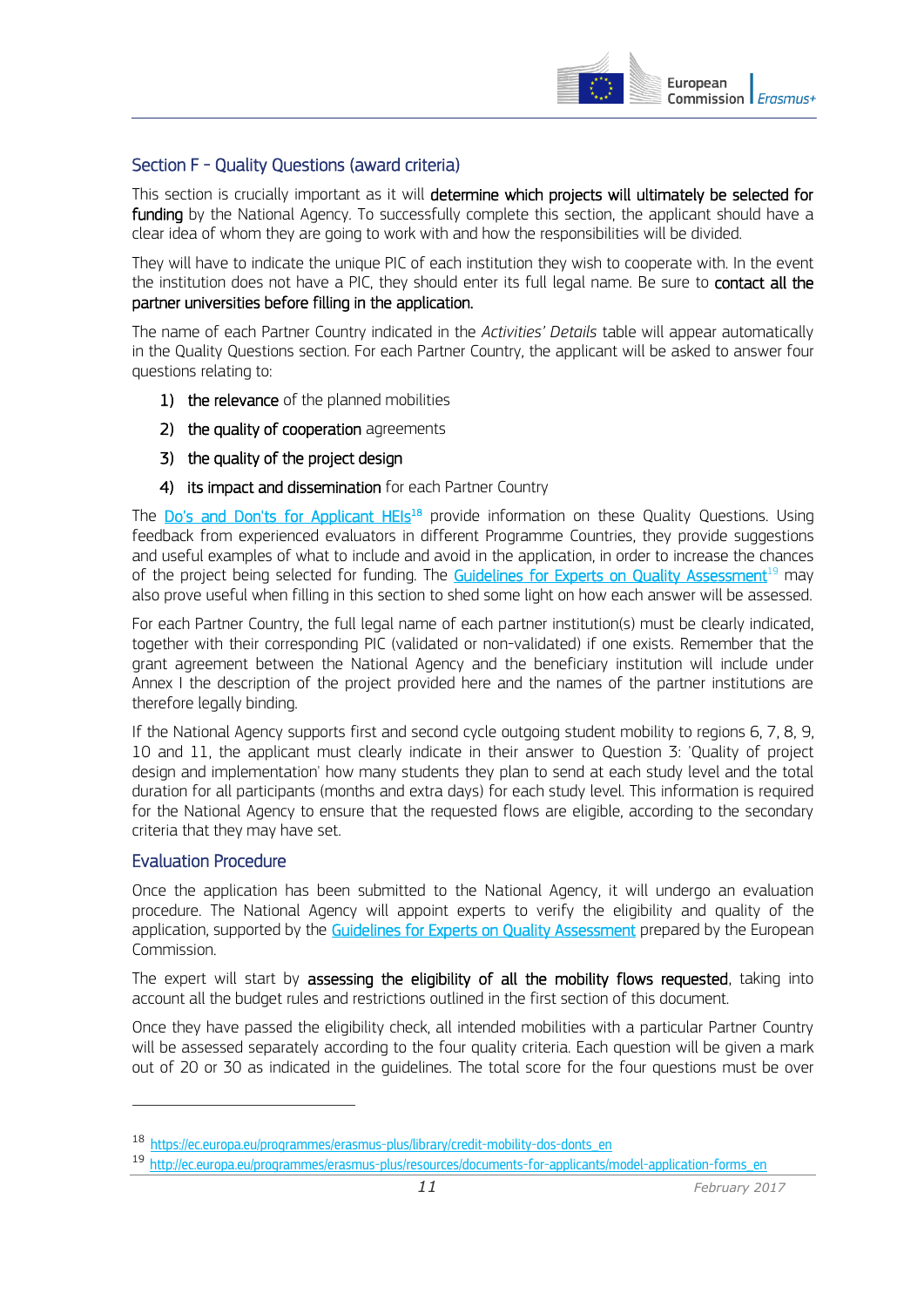

60/100 in order to be considered for funding, with the score for the first criterion on Relevance of the Strategy over 15/30. In other words, no set of mobility flows with a Partner Country scoring below 60 in total and below 15 for the first criterion can be funded. According to the assessment of the quality criteria, the expert may recommend to the National Agency to select only mobilities with certain Partner Countries (e.g. funding the project with South Africa, but not with Chile), or only some mobility flows within a given Partner Country (only students or staff, incoming or outgoing).

Based on the expert's assessment, an evaluation committee will then decide which projects are ultimately selected for funding. In keeping with the goals for geographical balance, the committee can modify the ranked order of projects within a given region in order to ensure better geographical spread. Where possible and in addition to the overarching criteria of order of merit and geographical balance, the National Agency will seek to spread the available budget widely to avoid dominance of a small number of HEIs. The National Agency will strive to be as inclusive as possible, maximising participation of stakeholders without undermining quality, geographic balance or the minimum critical size per mobility project to ensure feasibility.

#### Grant Award Decision

#### National Agencies will notify the institutions of their final grant award decision.

Successful applicants will then sign a beneficiary grant agreement with their National Agency.

If you haven't signed an inter-institutional agreement with each of your partners yet, you should do so at this point, and in any case before the start of the first mobility.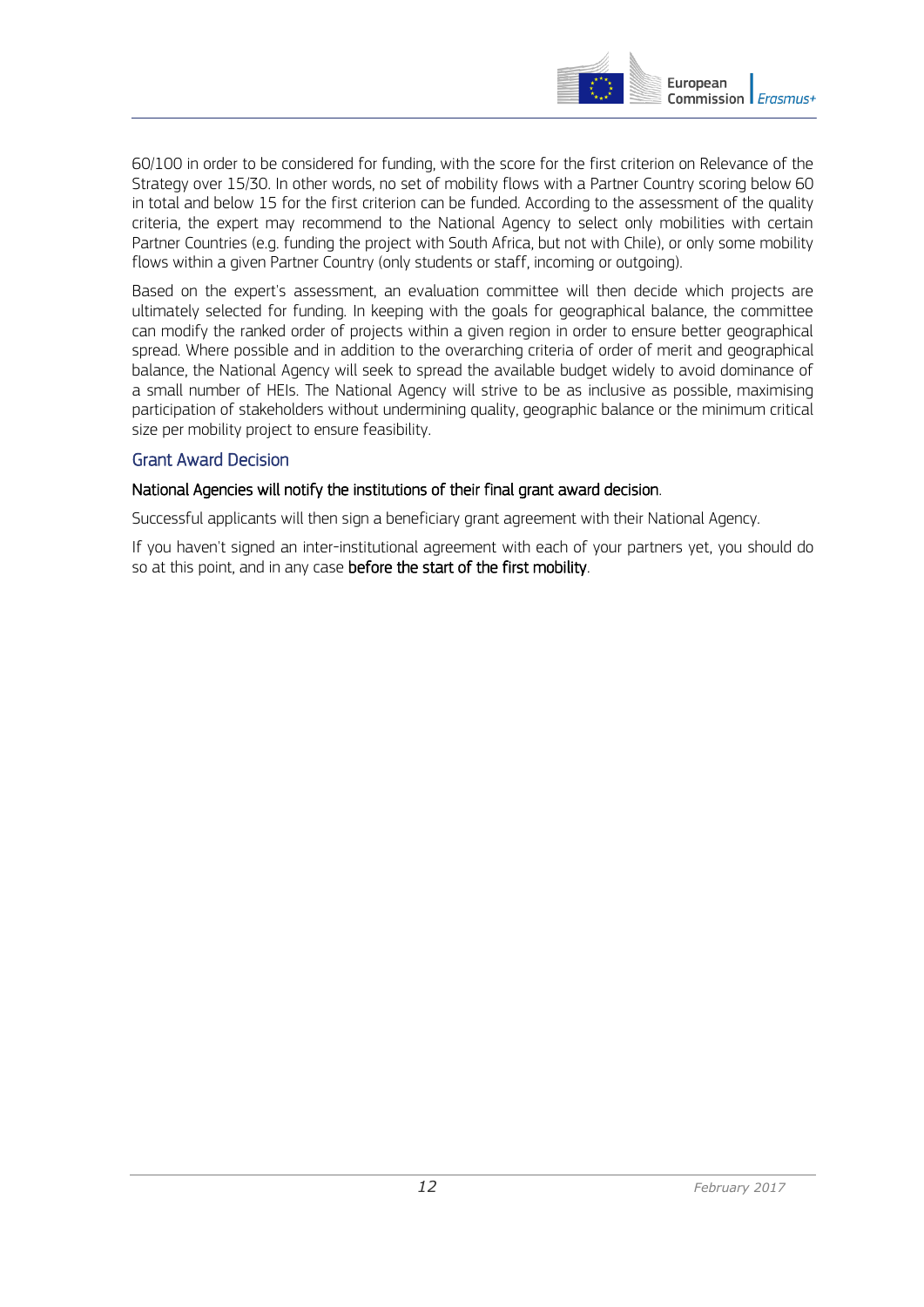

### <span id="page-12-0"></span>II – Preparing and implementing the mobility

<span id="page-12-1"></span>This section covers the main elements of managing your international credit mobility project, using the experience of HEIs and their international office.

#### The beneficiary grant agreement

If the ICM project has been selected for funding, the beneficiary institution in the Programme Country will have signed a mono-beneficiary Grant Agreement (or multi-beneficiary, if they are part of a national consortium) with their National Agency.

This agreement links the Programme Country HEI to its National Agency for Erasmus+ and provides the financial support for their mobility project. The partner institution is not a direct party to this agreement but their mobility project is described within the grant. This Grant Agreement captures the core of the project and is based on the information that you provided in the application form, which was assessed by a team of evaluators who will have selected the project  $-$  or parts of it  $-$  for funding.

The annexes of the Grant Agreement<sup>20</sup> detail the activities that have been retained for funding and specify the breakdown of the grant.

In principle, the selected mobility flows must be implemented in accordance with this annex. However, certain modifications of the project are possible with or even without an amendment. To find out more, please read the latest version of the Guide on Amendments to the Beneficiary Grant [Agreement.](http://ec.europa.eu/programmes/erasmus-plus/sites/erasmusplus/files/library/ka107-amendment-agreements_en.pdf)<sup>21</sup>

The grant foresees an organisational support (OS) grant for both incoming and outgoing students or staff, to cover costs directly linked to the implementation of mobility activities, such as visits to partners, selection of participants, linguistic preparation, visa and insurance. Any split between participating institutions should be agreed upon by all partners on a mutually acceptable basis and set out in the inter-institutional agreement.

<span id="page-12-2"></span>All funding rules and grant amounts are set out in the **Erasmus+ Programme Guide**.

#### • The inter-institutional agreement

 $\overline{a}$ 

Before the mobility activity can take place, your institution must sign an [inter-institutional agreement](http://ec.europa.eu/education/opportunities/higher-education/doc/partner-programme-iia_en.pdf) with the partner institution involved in the project. You and your partner may wish to discuss the content of the agreement while preparing the project application. You should sign this agreement once your project has been selected for funding, and at the latest before the start of the first exchange. HEIs are strongly encouraged to discuss the content of the agreement already at the time of application. Interinstitutional agreements must be made available during monitoring visits.



**Programme and Partner C** 



to cooperat<br>asmus+ prog<br>nus Charter fo<br>of the mobilit



<sup>&</sup>lt;sup>20</sup> In the 2015 Grant Agreements this information was displayed in two separate annexes. Since the 2016 call, this information has been merged into a single document, Annex II to the Grant Agreement.

<sup>&</sup>lt;sup>21</sup> http://ec.europa.eu/programmes/erasmus-plus/sites/erasmusplus/files/library/ka107-amendment-agreements\_en.pdf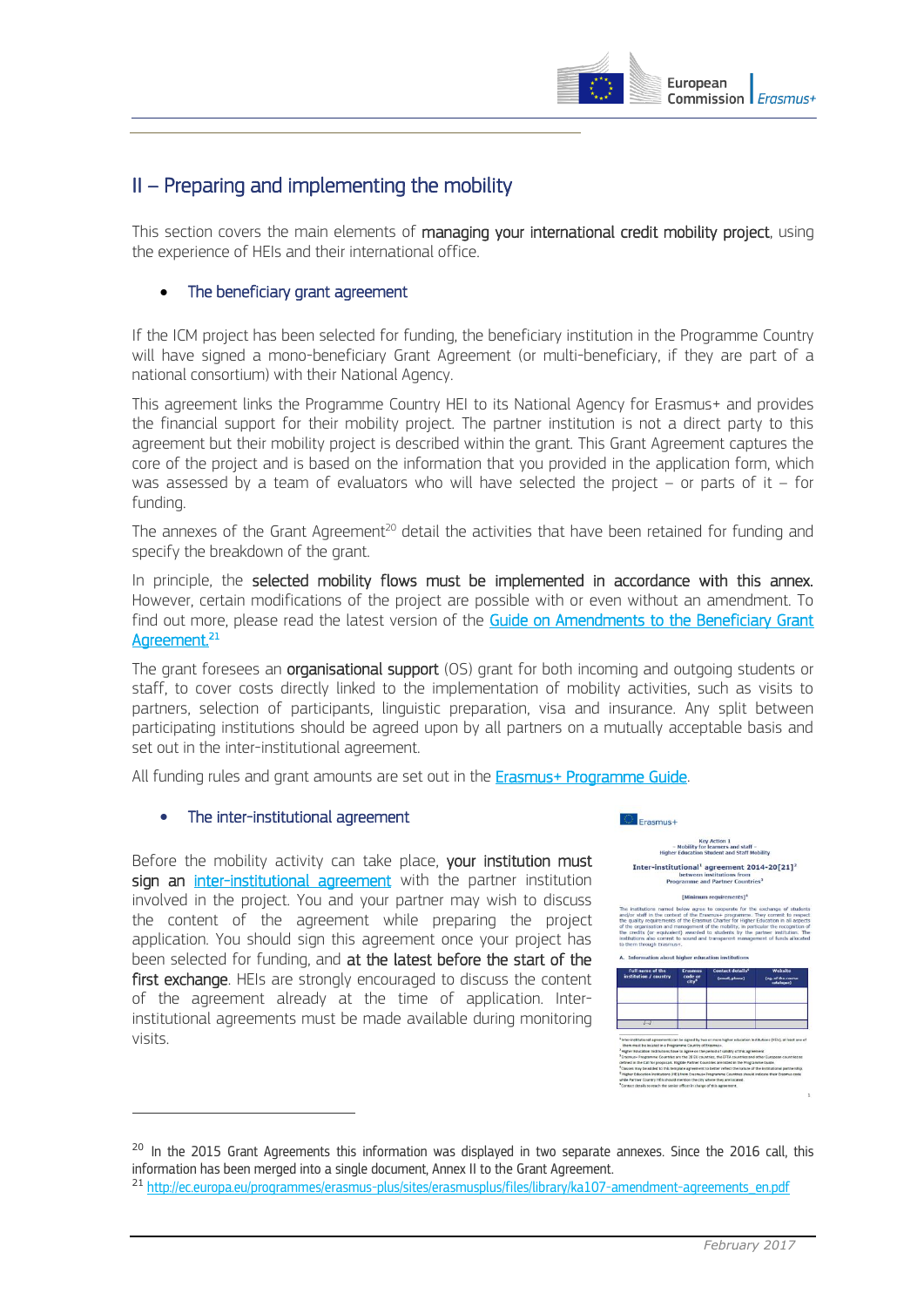

Please use the [template](http://ec.europa.eu/education/opportunities/higher-education/doc/partner-programme-iia_en.pdf) on the Erasmus+ website.<sup>22</sup> You and your partner are free to customise this template as you see fit detailing how you will select participants, how you will recognise study credits, if and how you will share the organisational support grant, etc.

By signing an inter-institutional agreement, the institutions commit themselves to respecting the principles and quality requirements of the [Erasmus Charter for Higher Education \(ECHE\)](http://ec.europa.eu/education/opportunities/higher-education/doc/he-charter_en.pdf) relating to the organisation and management of mobility.

Only the central authority at the institution can officially apply for ICM and sign related documents, and not individual faculties. This is the legal representative linked to the Participant Identification Code (PIC), which is typically the rector of that institution. The signature of official documents can be delegated to another representative (such as the dean of a faculty) in exceptional cases and on the condition that:

- The signature by duly delegated deans also commits other services of the institution, such as the admissions office, international office, student support functions, where necessary for the full implementation and respect of the inter-institutional agreement and the learning agreements.
- Cooperation with another faculty in that institution is covered by a separate inter-institutional agreement signed by the dean of that faculty.

The European Commission has not set any rules concerning the use of electronic signatures. Some National Agencies will accept scanned signatures based on national legislation and others will not.

For more information, the answers to the [Frequently Asked Questions](http://ec.europa.eu/education/opportunities/higher-education/doc/iia-faq_en.pdf) on the inter-institutional agreement between Programme Countries also apply to agreements with Partner Country institutions.

#### <span id="page-13-0"></span>The learning and mobility agreements

 $\overline{a}$ 

Before the mobility can start, the sending and receiving institutions, together with the participant (student or staff), must agree on the activities that the participant will undertake during the period abroad.

The **learning agreement**<sup>23</sup> sets out the study programme to be followed by the student, defines the target learning outcomes and specifies the formal recognition provisions. For more detailed information, please refer to these Guidelines on how to use the [learning agreement for studies.](http://ec.europa.eu/education/opportunities/higher-education/doc/learning-studies-guidelines_en.pdf) 

We recommend using the template provided, as far as possible, as the basis for the Learning Agreement, however:

 Institutions currently producing Learning Agreements or Transcripts of Records using their own IT system may continue to do so.



Institutions are free to customize the template provided by adding additional fields (such as information on the coordinator of a consortium) or adapting the format (e.g. font size and colours). Institutions may also decide to request less information in the Learning Agreement, if such information is already provided in other documents.

<sup>22</sup> http://ec.europa.eu/education/opportunities/higher-education/doc/partner-programme-iia\_en.pdf

<sup>23</sup> https://ec.europa.eu/programmes/erasmus-plus/resources/documents-for-applicants/learning-agreement\_en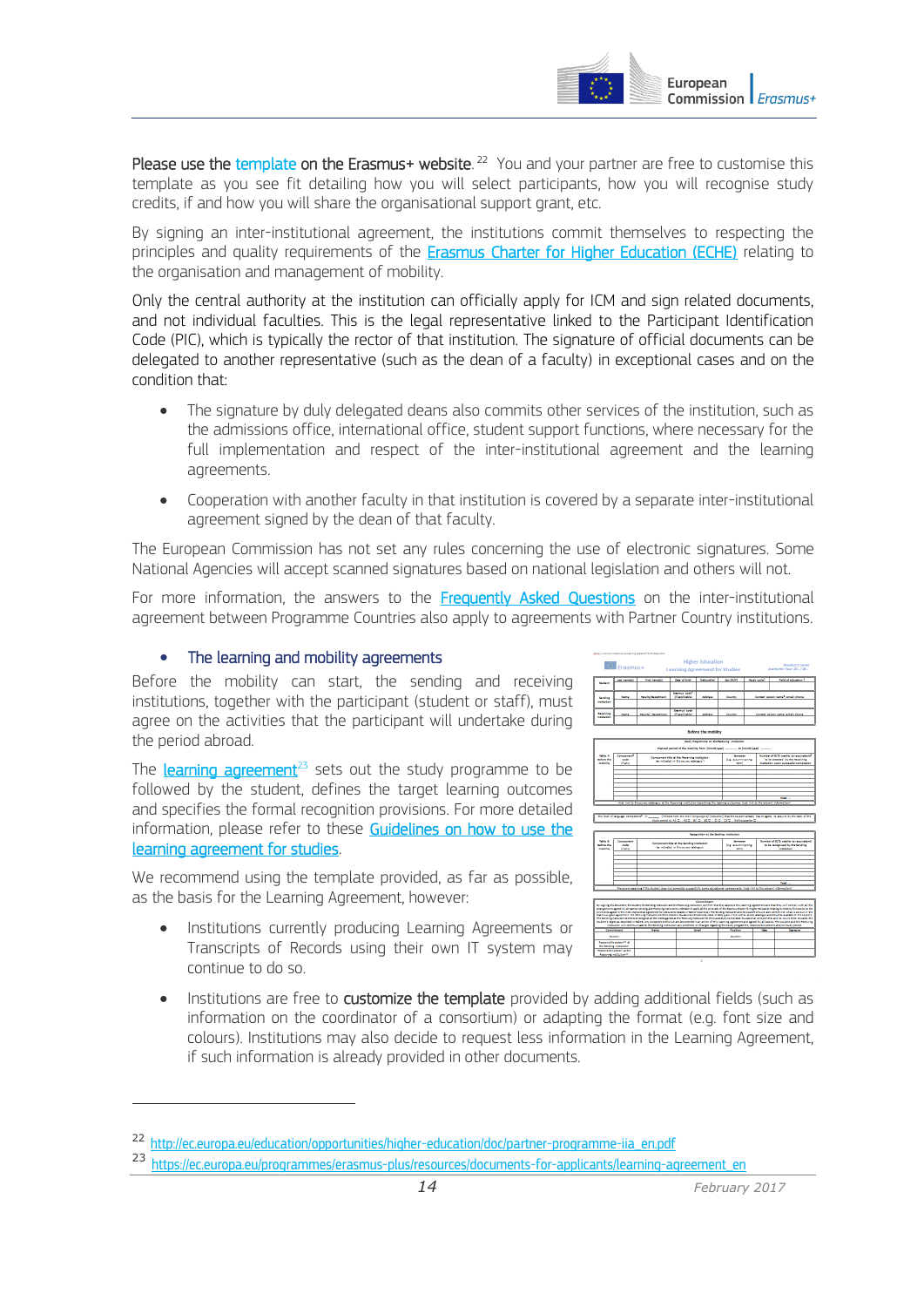

In any event, the Learning Agreement must include at least the names of the two institutions, as well as the names and contact details of the student and contact persons at **both the sending and** receiving institutions.

#### <span id="page-14-0"></span>The mobility agreement for staff

Similarly, the [mobility agreement](https://ec.europa.eu/programmes/erasmus-plus/resources/documents-for-applicants/mobility-agreement_en) for members of staff sets out the teaching or training programme to be followed, and lists the rights and obligations of each party.

The selection of the HEI's staff will be made by the sending institution on the basis of a draft mobility programme submitted by the staff member after consultation with the receiving institution. Prior to departure, the final mobility programme shall be formally agreed by both the sending and receiving institution (by exchange of letters or electronic messages).

Both the sending and receiving institution are responsible for the quality of the mobility period abroad.

#### <span id="page-14-1"></span>• The participant grant agreement

The participant grant agreement sets out the financial support and payment arrangements to the participant. Unlike other documents, this agreement is signed between the participant and the beneficiary organisation in the Programme Country. The grant agreement template will be provided by the National Agency.

The agreement must be signed by both parties before the start of the mobility. The Programme Country institution will be responsible for signing the grant agreement with the participant. Unless otherwise specified in the inter-institutional agreement, the Programme Country institution will administer all grant payments for mobility to Europe ("incoming") and from Europe ("outgoing").

Participants must receive individual and travel support in a timely manner. In some cases, it will be more advisable to provide the participant with travel support by purchasing the travel tickets in advance. In every case, all details regarding payment deadlines must be agreed before the mobility and included in the grant agreement.

#### <span id="page-14-2"></span>The Erasmus+ Student Charter

The sending institution must give every Erasmus+ student a copy of the **Erasmus+ Student Charter** once they have been selected. The Student Charter highlights the students' rights and obligations, and is available in all Programme Country languages on the **Quality [Framework](http://ec.europa.eu/education/opportunities/higher-education/quality-framework_en.htm)** page.<sup>24</sup>



#### <span id="page-14-3"></span>Quality implementation of the project

 $\overline{a}$ 

The [Erasmus Charter for Higher Education \(ECHE\)](http://ec.europa.eu/education/opportunities/higher-education/doc/he-charter_en.pdf) provides the general quality framework for European and international cooperation activities a HEI may carry out with Erasmus+. The award of an ECHE is a pre-requisite for all HEIs located in a Programme Country and willing to participate in

<sup>24</sup> http://ec.europa.eu/education/opportunities/higher-education/doc/charter\_en.pdf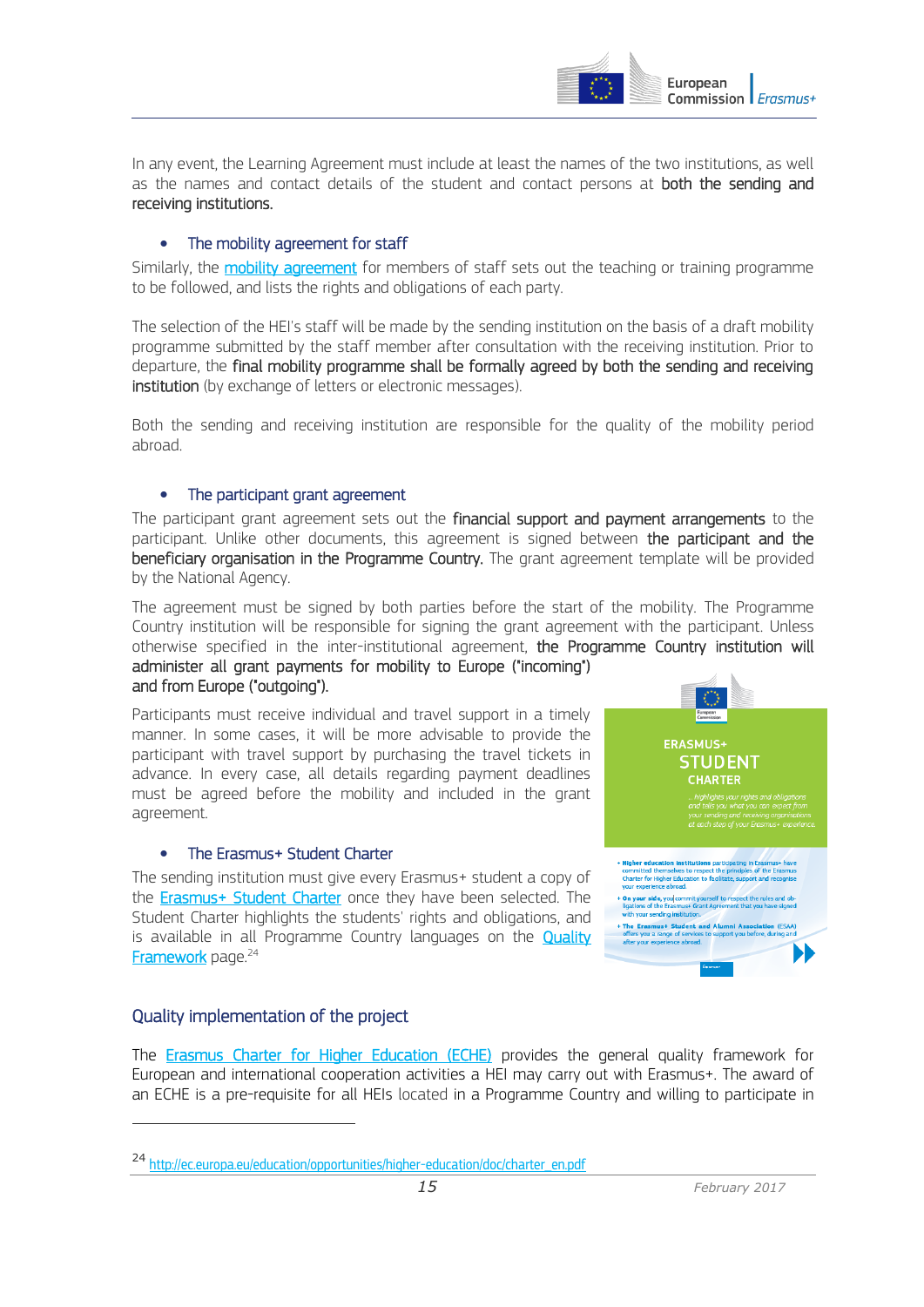

learning mobility of individuals and/or cooperation for innovation and good practices under Erasmus+. The Charter is awarded for the full duration of Erasmus+.

The ECHE Annotated quidelines<sup>25</sup> outline the requirements your institution must fulfil in order to comply with the Charter principles. Please also refer to the [ECHE Monitoring Guide](https://ec.europa.eu/programmes/erasmus-plus/document-library/eche-monitoring-guide_en)<sup>26</sup> for information.<sup>27</sup>

While the ECHE is not required for Partner Country HEIs, the quality framework will be established through inter-institutional agreements signed by all partners.

#### <span id="page-15-0"></span>Selection of participants

#### <span id="page-15-1"></span>**Students**

Students apply to their HEI who carries out the selection of participants in the mobility action. The selection of students must be fair, transparent, coherent and documented and shall be made available to all parties involved in the selection process.

The HEI shall take the necessary measures to prevent any conflict of interest with regard to persons who may be invited to take part in the selection bodies or process of students' selection.

The **selection criteria** (e.g. the academic performance of the candidate, the previous mobility experiences, the motivation, etc.) shall be made public. For students from Partner Countries, the first criterion for selecting students will be academic merit, but with equivalent academic level, preference should be assigned to students from less advantaged socio-economic backgrounds (including refugees, asylum seekers and migrants).

Lower priority will be given to those who have already participated in mobility actions in the same study cycle under the LLP-Erasmus Programme, Erasmus Mundus Programme or Erasmus+ Programme. In the case of Erasmus Mundus Master Courses and Erasmus Mundus Joint Master Degrees, previous participation is only taken into account for scholarship holders.

Once students are selected, they should receive from their sending institution the Erasmus+ Student Charter, setting out the student's rights and obligations with respect to her/his period of study abroad, and explaining the different steps to be undertaken before, during and after mobility.

The sending and the receiving institution should have a common understanding regarding selection of participants and should have set a basic time-line for the nomination of mobile students and the acceptance of nominees.

#### <span id="page-15-2"></span>**Staff**

 $\overline{a}$ 

Staff taking part in a higher education mobility project must be selected by their sending HEI in a fair and transparent way. Prior to their departure, they must have agreed on a mobility programme with the sending and receiving institutions.

The selection of teachers and HEI staff shall be carried out by the HEI according to same principles aforementioned in the students section.

<sup>25</sup> https://eacea.ec.europa.eu/sites/eacea-site/files/annotated\_eche\_guidelines\_2016.pdf

<sup>26</sup> https://ec.europa.eu/programmes/erasmus-plus/document-library/eche-monitoring-guide\_en

<sup>&</sup>lt;sup>27</sup> A website - Erasmus Charter for Higher Education: Make it Work for You! - is under development and will feature a selfassessment tool for checking ECHE compliance.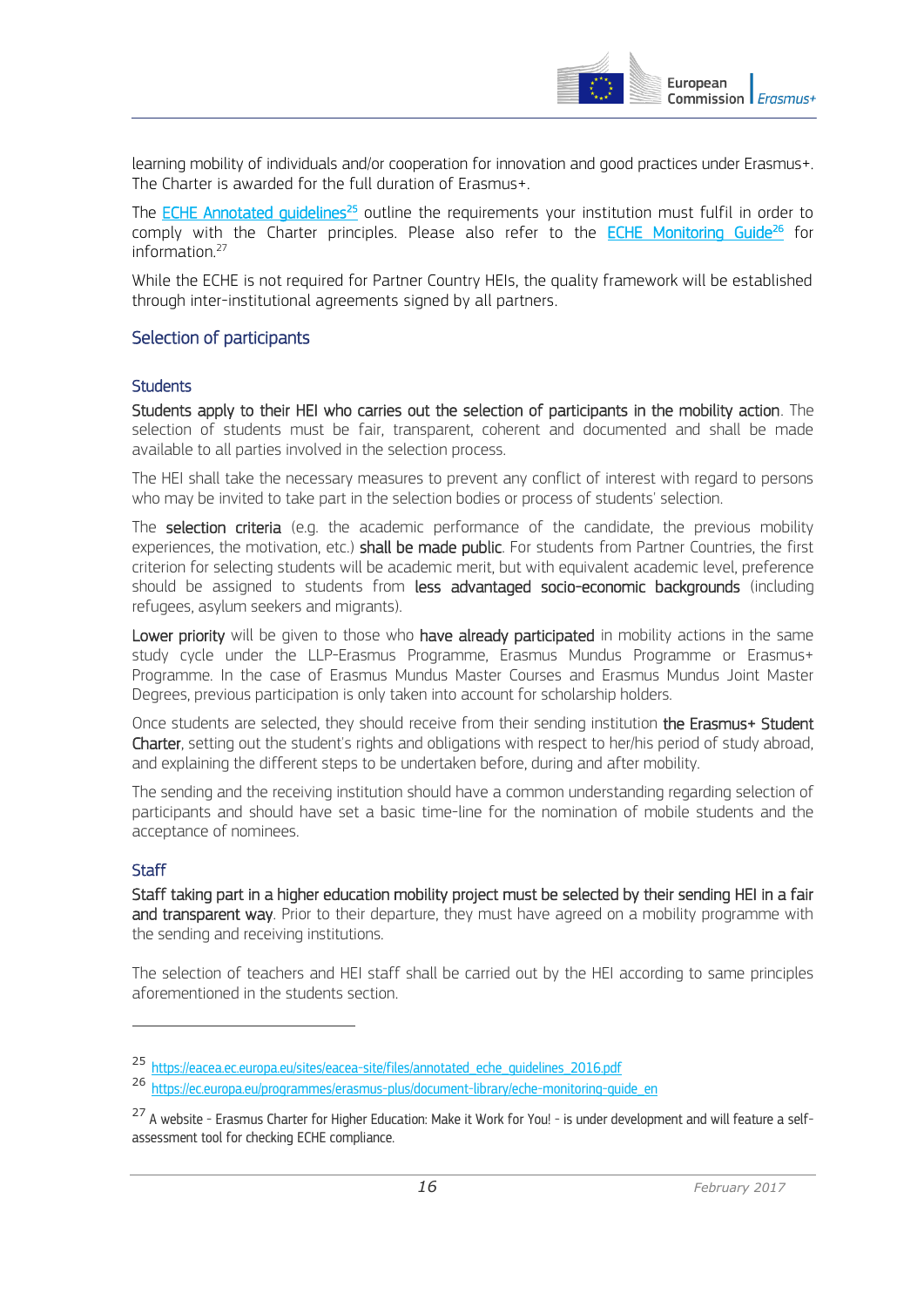

#### <span id="page-16-0"></span>Mobility Tool+

At the earliest once the participants are selected, the beneficiary must encode general information on each participant and the type of mobility activity they will carry out into an online tool, called Mobility Tool+.

Mobility Tool+ (MT+) is an information system designed, developed and maintained by the European Commission. It allows Erasmus+ Beneficiary Organisations to access and manage information on their project, request individual participant reports and submit their final report to their NA. NAs also use MT+ to monitor and validate the project information entered by Beneficiary Organisations at any time.

As stated in the beneficiary grant agreement, the beneficiary organisation is responsible for updating the tool at least once a month during the lifetime of the mobility project with any new information regarding the participants and the mobility activities.

Partner Country HEIs will have to be registered in Mobility Tool+ with their unique PIC. Please refer to 'PIC Code' section above.

#### <span id="page-16-1"></span>Support to participants

The sending institution is responsible for selecting participants and providing them with all necessary support including pre-departure preparation, monitoring during mobility, and formally recognising the mobility period. The receiving institution offers participants a study programme, or a programme of staff training or teaching activities at their institution. The *inter-institutional agreement* details the obligations of each institution.

#### <span id="page-16-2"></span>Special Needs

Erasmus+ encourages the participation of students and staff with special needs. If one of your selected participants has a physical, mental or health-related situation that would prevent them from participating in a mobility activity unless extra financial support was made available, the Programme Country HEI may request "special needs" support from their National Agency in order to cover the extra costs involved. You will find further information in Part B of the [Erasmus+ Programme Guide.](http://ec.europa.eu/programmes/erasmus-plus/discover/guide/index_en.htm)

#### <span id="page-16-3"></span>Visa

Participants in Erasmus+ projects may need to obtain a visa for staying abroad in the Programme or Partner Country hosting the activity. It is a responsibility of all the participating organisations to ensure that the authorisations required (short or long-term stay visas or residence permits) are in order before the planned activity takes place. It is strongly recommended that the authorisations are requested from the competent authorities well in advance, since the process may take several weeks. National Agencies may provide further advice and support concerning visas, residence permits, social security, etc. The [EU Immigration Portal](http://ec.europa.eu/immigration/tab2.do?subSec=11&language=7$en) contains general information on visa and residence permits, for both short-term and long-term stays.

HEIs must provide assistance, when required, in securing visas for incoming and outbound mobility participants. The HEI must post information about visas and the time needed to obtain a visa on its website and provide documentation to support visa applications in a timely fashion. The website should, if possible, provide details of a contact person who can assist with visa-related issues, with a description of the services offered and the support that can be provided, where possible.

In cases in which it is difficult to obtain visas (e.g. where diplomatic missions are not located in the countries of residence or if postal applications are not accepted), institutions should attempt to help by providing assistance in contacting diplomatic representatives. However, the mobility participants themselves remain responsible for the visa application.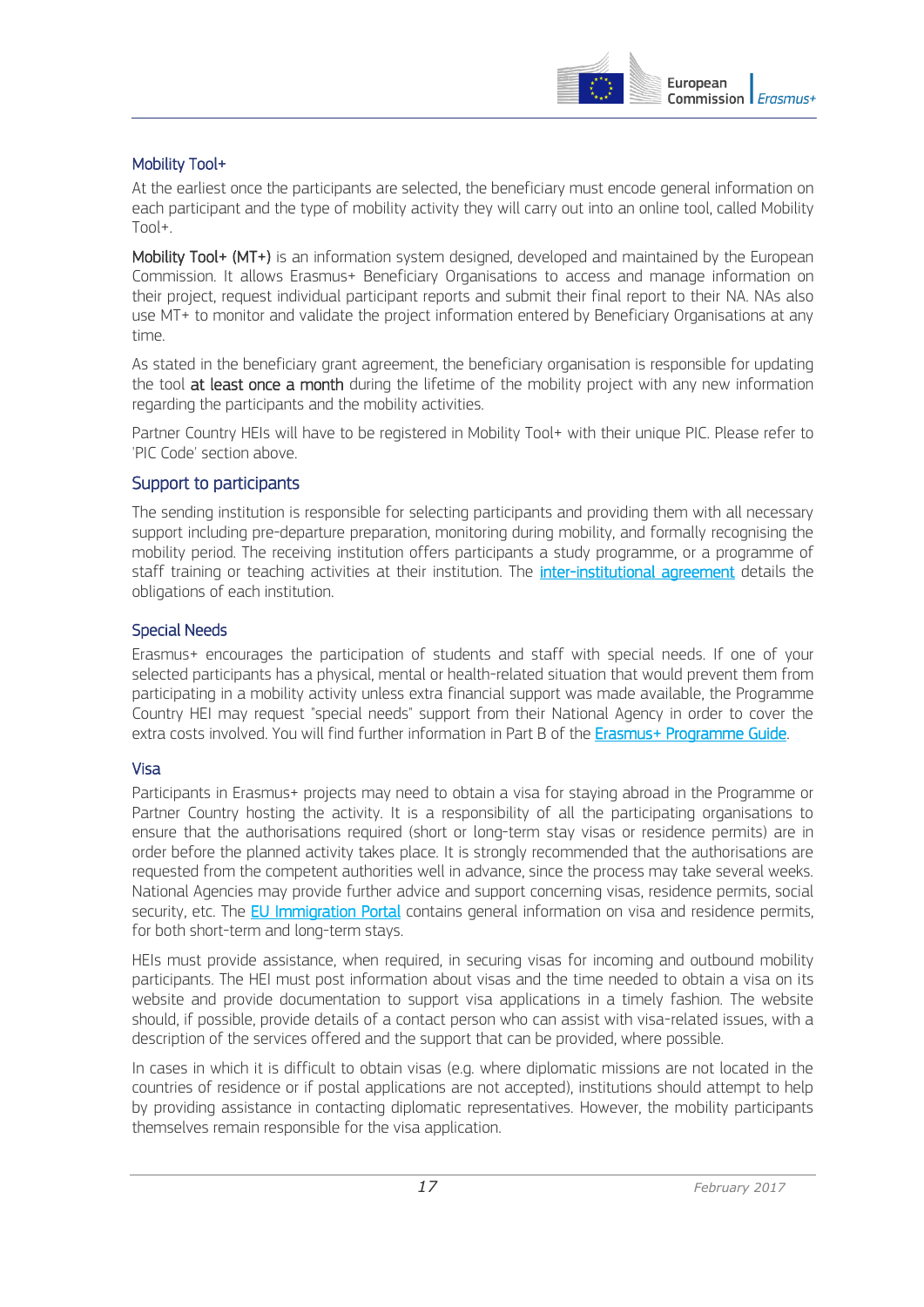

#### <span id="page-17-0"></span>Grant payment of the participant

The student mobility grant is a flat rate grant calculated at a monthly rate. Grants are a contribution towards the costs of the planned Erasmus+ mobility period. The grant rate is set at the beginning of every beneficiary agreement and cannot be changed, even after interim reporting. All students should be paid at the appropriate rate. All details regarding payment deadlines must be agreed before the mobility and included in the grant agreement.

#### <span id="page-17-1"></span>Interruption of the mobility

When a mobility period of a student is interrupted, for example because there is a gap between the end of a language course and the start of the actual study period, the number of days of interruption shall be encoded in Mobility Tool+ and the grant amount adapted accordingly.

#### <span id="page-17-2"></span>Early termination of the mobility

According to article 3.6 of the student grant agreement, every National Agency can define the rules for recovery of the grant after early termination of the mobility. The NA can also decide in which cases the return of students was due to *force majeure*.

If the NA considers the student's reason to terminate the mobility to be due to *force majeure*, the mobility has to be marked as force majeure in MT+. Depending on the recovery rules set by the NA, the student might have to return (part of) the grant.

If the NA does not consider the early return to be a case of force majeure, the mobility will not be encoded in MT+ and the grant will have to be refunded.

#### <span id="page-17-3"></span>Prolongation of students' mobility

A prolongation of an ongoing mobility period may be agreed between the sending and the receiving organisations subject to the following:

- 1. the request for prolongation of the mobility period must be introduced at the latest one month before the end of the mobility period initially planned;
- 2. if the request is accepted by all parties, the grant agreement must be amended and all the arrangements completed;
- 3. if the student receives an Erasmus+ grant, the sending institution may either amend the grant amount to take into account the longer duration, or reach an agreement with the student that the additional days are considered "zero-grant from EU funds" period;
- 4. the actual start and end dates of the mobility period shall be included in the receiving institution's Transcript of Records accordingly:
	- the start date should be the first day that the student needs to be present at the receiving organisation (for example, this could be the start date of the first course);
	- the end date should be the last day the student needs to be present at the receiving organisation.
- 5. the actual duration defined as indicated above is the period to be indicated by the HEIs in their final reports and is the maximum number of months to be covered through the EU grant. When the prolongation of the student's mobility is considered as "zero-grant from EU funds" days, these days shall be deducted from the total duration of the mobility period to calculate the final grant amount;
- 6. the additional period must follow immediately after the on-going mobility period.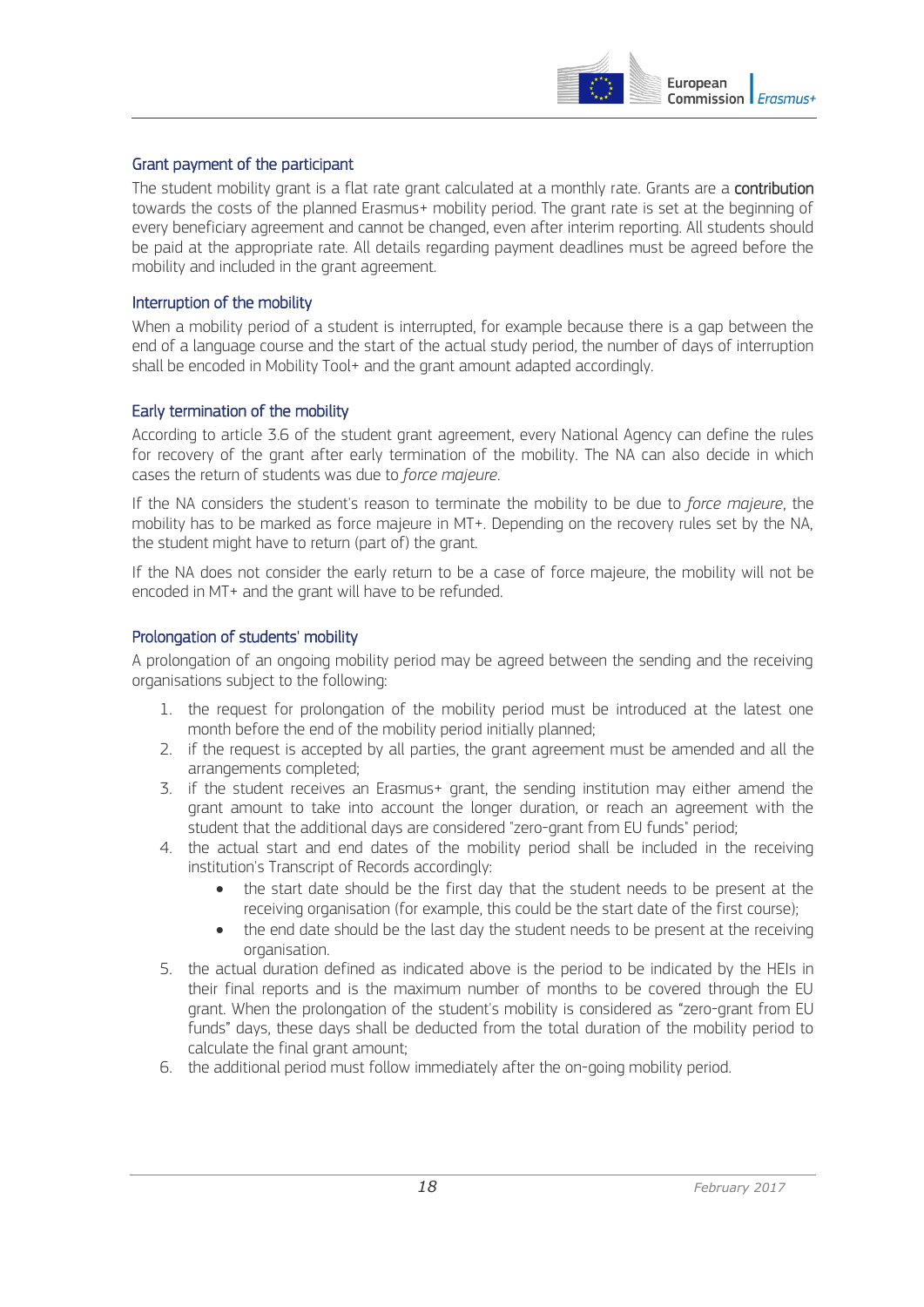

#### <span id="page-18-0"></span>Making changes to your project

Once the Grant Agreement has been signed and your project is underway, you may find that some of the planned activities can no longer be implemented as foreseen. This page highlights which changes are possible without amending the Grant Agreement, which are the most common changes that require an amendment and the authorisation of your National Agency, and which changes are not possible under any circumstances. Please note that the final grant after amendment cannot exceed the grant requested at application stage for the entire project. For more extensive and detailed information, please consult the [Guide on Amendments to the Beneficiary Grant Agreement.](http://ec.europa.eu/programmes/erasmus-plus/sites/erasmusplus/files/library/ka107-amendment-agreements_en.pdf)<sup>29</sup>

#### WITHOUT AMENDMENT

You may:

- $\checkmark$  set the duration of individual mobilities
- $\checkmark$  organise mobilities for a different number of participants than specified in Annex II of the Grant Agreement
- $\checkmark$  make changes to study cycles within limitations set on development assistance Partner Countries (since the 2016 call)
- transfer up to 50% of the funds allocated for organisational support to individual support and travel for student/staff mobility

These changes are possible as long as the minimum and maximum durations set out in the Erasmus+ [Programme Guide](http://ec.europa.eu/programmes/erasmus-plus/discover/guide/index_en.htm)(i.e. 3 months (or 1 academic term/trimester to 12 months for students; 5 days to 2 months for staff) and any possible secondary criteria set by the National Agency are respected.

#### WITH AMENDMENT

The funds for travel and individual support can be transferred:

- Between most categories of staff and students, between incoming and outgoing mobility and between staff training and teaching.<sup>23</sup>
- The sole exception is that if your original contract does not foresee outgoing student mobility at short, first and second cycles with development assistance Partner Countries mentioned on page 4, then it is unlikely that you can amend your contract to include these types of mobility. Contact your National Agency.

#### NOT POSSIBLE

 $\overline{a}$ 

X You may not, under any circumstances, transfer funds for mobility from one Partner Country to another.

<sup>&</sup>lt;sup>28</sup> For 2016 and 2017 contracts, the flexibility to transfer funds between incoming and outgoing is currently being implemented. Please check with your National Agency if an amendment is necessary.

<sup>&</sup>lt;sup>29</sup> http://ec.europa.eu/programmes/erasmus-plus/sites/erasmusplus/files/library/ka107-amendment-agreements\_en.pdf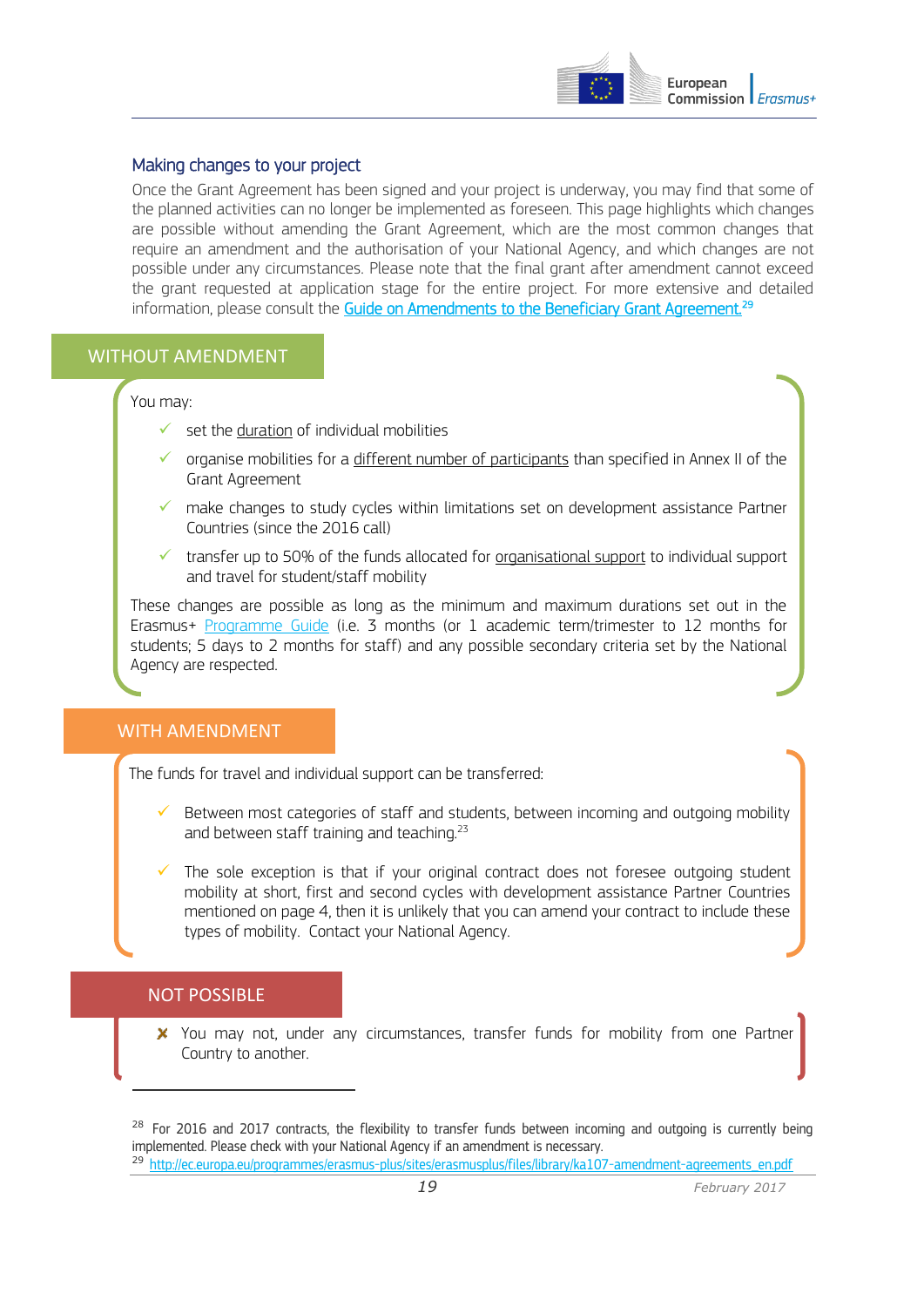

## <span id="page-19-0"></span>III – After the mobility – Recognition and Reporting

#### <span id="page-19-1"></span>Recognising credit mobility and enhancing quality

Mobility periods must be recognised by both HEIs as stipulated in the inter-institutional agreement and in the Learning Agreement. The receiving institution provides the sending institution and the student with a Transcript of Records (or equivalent document) within a reasonably short period of time (stipulated between the two institutions) after the issuing of the student's results at the receiving institution.

Upon successful completion of the set of educational components included in the Learning Agreement and confirmed by the Transcript of Records sent by the receiving institution and made available to the student, the sending institution should fully recognise the agreed number of credits. It must then transfer them into the student's programme and use them to satisfy the qualification requirements. The sending institution should specify clearly how the educational components taken abroad have been integrated into the home degree programme (when applicable, grades are converted).

In case the students have not completed them successfully at the receiving institution, institutional procedures should be defined for assessment of educational components. Such procedures should be communicated to students before the beginning of the mobility.

Another important document used in the European Higher Education Area is the Diploma Supplement. This document is designed to provide graduates with a transparent record of their achievements. Therefore, the educational components successfully completed abroad will be attached to the Diploma Supplement with their original titles (and their translation into the language(s) in which the Diploma Supplement is issued), the indication of the institution where they have been taken, and the credits and grades awarded.

Experience has shown that these good practices facilitate the management of credit mobility and recognition. Specific institutional rules should be developed to deal with the recognition of other learning experiences, to allow for credit accumulation and transfer through various types of mobility (including for 'free movers'), work experience, virtual learning, prior and informal learning.

The institution should clearly define responsibilities for implementing and monitoring credit mobility and ensure that application procedures and selection criteria for credit mobility are transparent and fair, and that an appeal mechanism is in place. A staff member should be appointed in each department or subject area and formally authorised to discuss the programme of study abroad with the student and to approve and sign the Learning Agreement on behalf of the sending institution, before the start of the mobility period and the Transcript of Records after the mobility period. Individuals should not be asked to negotiate academic recognition with staff members who are not authorised to do so or with a committee, before or after their study abroad period, neither should the student be asked to sit for any other examinations or have to do extra work after having returned.

#### <span id="page-19-2"></span>Integration of credit mobility into programmes

Structuring credit mobility in the curricula facilitates recognition. Institutions can:

- identify the semester or year when a period of study abroad would best fit into the programme (mobility window);
- schedule in that semester/year the educational components with learning outcomes that can be easily achieved abroad (e.g. international or comparative courses, supplementary/ elective courses, preparation of dissertation, language courses, work placements);
- identify partner institutions, where compatible/complementary learning outcomes could be achieved.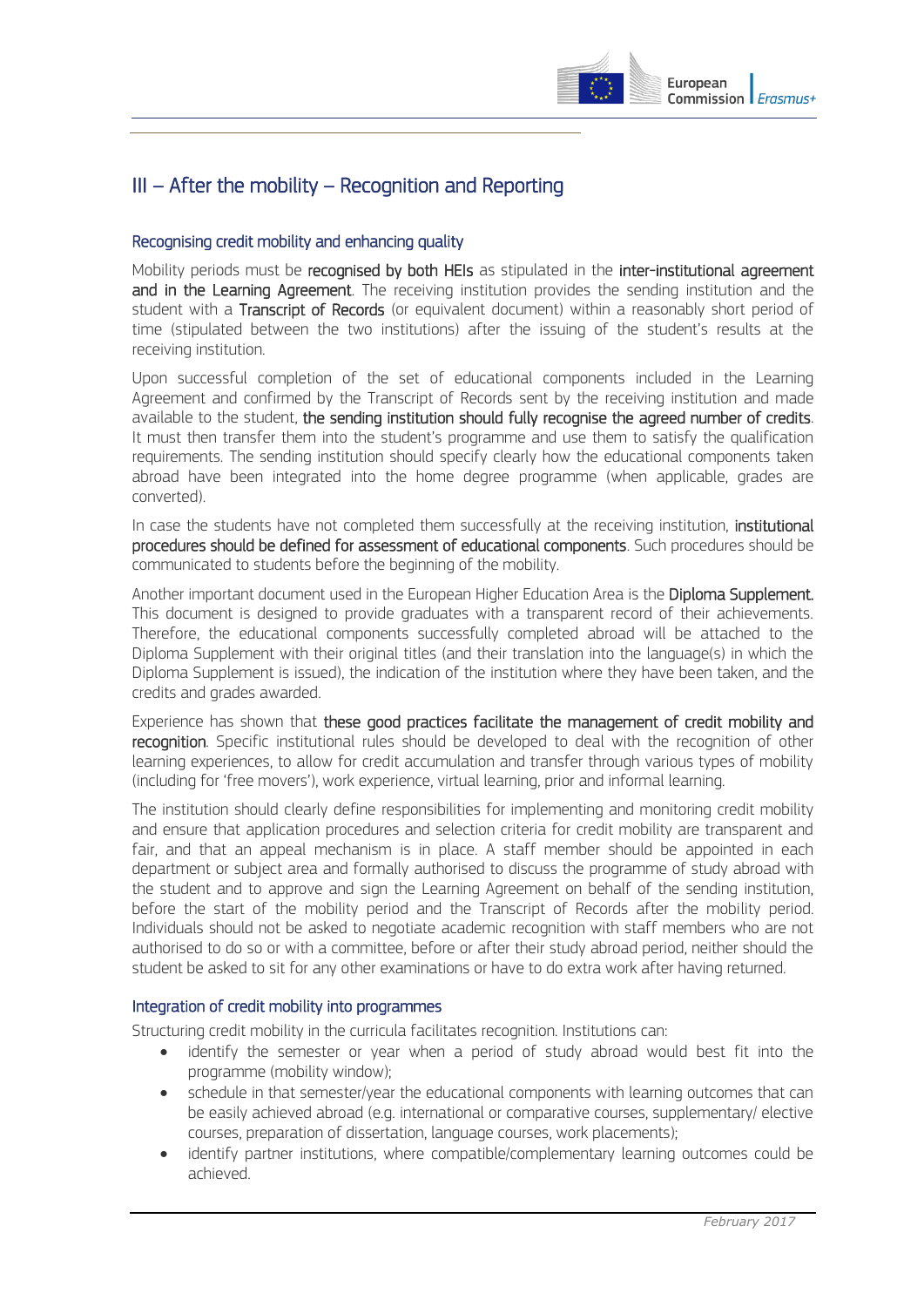

#### <span id="page-20-0"></span>Grade distribution

European educational systems have developed different national grading scales and different ways of using them within the same country. While it is essential to acknowledge these differences, it is also important to make them transparent within the European Higher Education Area, so that grades awarded in all countries, subject areas or institutions can be properly understood and correctly compared.

Mobile students have the right to fair treatment and to transparency of their grades when credits are transferred from one institution to another. Transparency of performance levels is particularly important for graduates applying for a job in their own or in another country.

To ensure transparent and coherent information on the performance of the individual student, each HEI should provide a statistical distribution table of the passing grades awarded in the programme or field of study attended by the student (grade distribution table) showing how the grading scale is actually used in that programme.

Even in cases when transferring the grades is not necessary in the local academic tradition of receiving institutions, calculating a grade distribution table will facilitate fair treatment of the incoming students on their return to the sending institution. It should be noted that it is also good practice to provide internal boards of examiners with detailed statistical data on examination grading in order to make the process more transparent and indicate any disparities which may indicate issues for further consideration.

Partners in joint degree programmes should agree in advance within their consortium how they will deal with grading and transfer of grades.

Grade distribution tables have to be developed in a standardised format for reference groups of students enrolled in degree programmes belonging to the same field of studies. Such groups should be of reliable size in terms of number of students and number of years considered.

Calculating the grade distribution tables is a task that will be undertaken at centralised level in many institutions. The production of distribution tables should not cause undue difficulties in institutions as the required data are generally available in institutional information systems and the calculation of percentages is easily done with simple software. It only requires the following:

- 1. Identify the reference groups within your institution by using objective and transparent criteria which should be attached to the grade distribution tables produced. In the absence of methods based on comparable learning outcomes, it is recommended to use the ISCED-F classification which offers a standardised and hierarchical classification of fields of study.
- 2. Calculate the absolute number of passing grades awarded to each reference group identified in at least the last two years. Remember that information on success rates may be provided in general terms but not in this calculation.
- 3. Calculate the grade distribution in terms of percentages of the passing grades awarded to the reference group and develop cumulative percentages. As a result, there will be a grade distribution table with percentages and cumulative percentages for each reference group identified.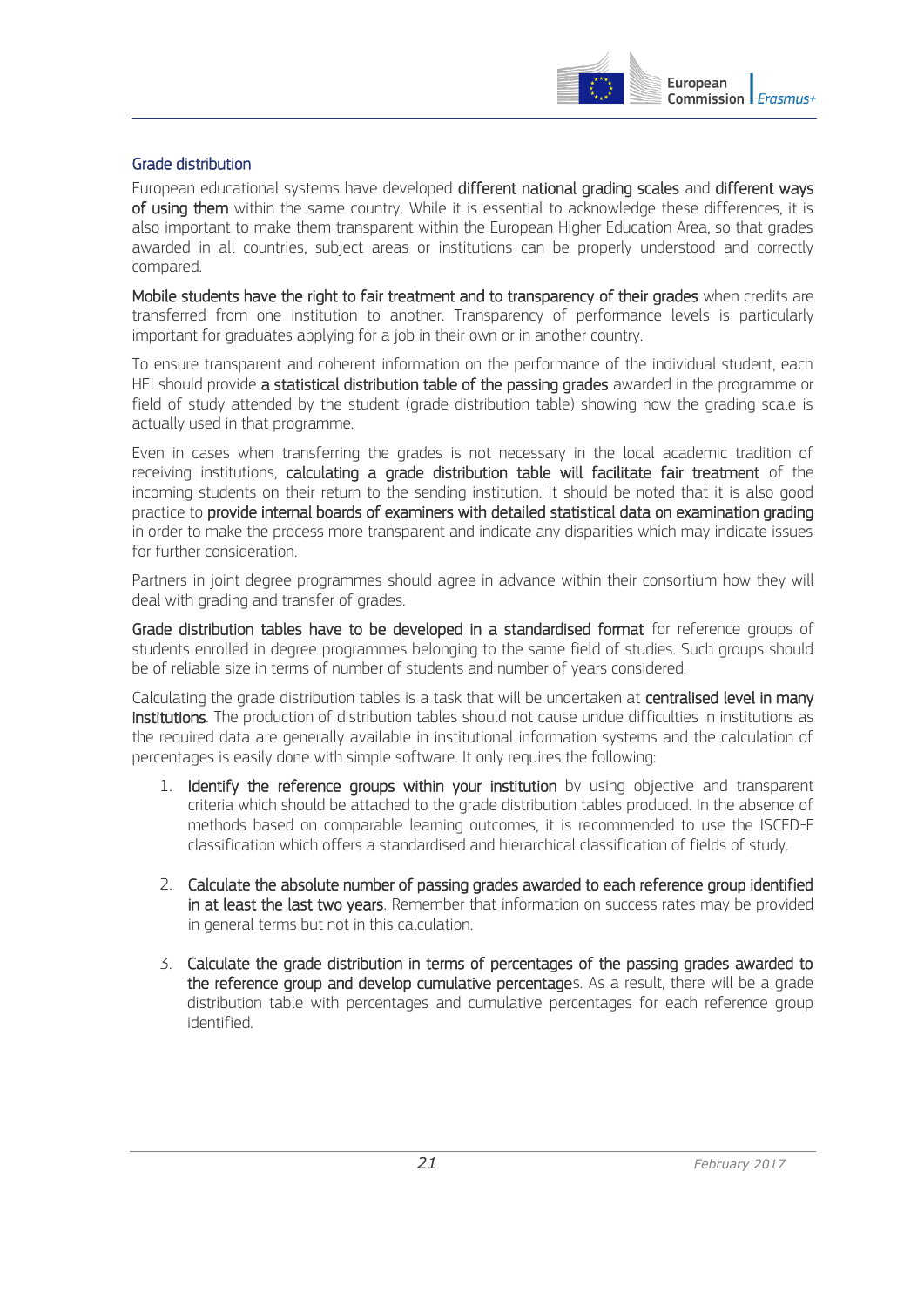

The following is an illustrative example of a grading table:

| Grades used in<br>institution (from<br>highest to lowest<br>passing grade) | Number of<br>passing grades<br>awarded to the<br>reference group | Percentage of<br>each grade with<br>respect to the<br>total passing<br>grades awarded | Cumulative<br>percentage of<br>passing grades<br>awarded |
|----------------------------------------------------------------------------|------------------------------------------------------------------|---------------------------------------------------------------------------------------|----------------------------------------------------------|
| 10                                                                         | 50                                                               | 5%                                                                                    | 5%                                                       |
| 9                                                                          | 100                                                              | 10%                                                                                   | 15%                                                      |
| 8                                                                          | 350                                                              | 35%                                                                                   | 50%                                                      |
|                                                                            | 300                                                              | 30%                                                                                   | 80%                                                      |
| 6                                                                          | 200                                                              | 20%                                                                                   | 100%                                                     |
| Total                                                                      | <i>1,000</i>                                                     | <i>100%</i>                                                                           |                                                          |

When included in a student's Transcript of Records and Diploma Supplement, the table facilitates the interpretation of each grade awarded and will not require any further calculation. The on-going European Grade Conversion System project [\(EGRACONS](http://egracons.eu/)<sup>30</sup>) is developing examples for the visual presentation of a grading table.

#### <span id="page-21-0"></span>Grade conversion

When institutions decide to transfer their mobile students' grades, the academic responsible for credit transfer should compare the grade distribution table from his/her reference group with the one developed by the other institution for the parallel reference group. The position of each grade within the two tables can be compared and, on the basis of this comparison, individual grades are converted. Typically, the percentage ranges of the grades overlap. The objective of the exercise is transparency. Therefore, the receiving institution should decide in advance whether they will take the minimum, average or maximum comparable grade.

#### <span id="page-21-1"></span>The participant report

At the end of the period abroad, all mobile students and staff will be required to submit a final report. Students will receive the survey by email one month before the end of their mobility period, and submission of the report will trigger the payment of the final grant instalment to the participant. Staff will be expected to complete the survey at the end of their mobility.

As mentioned above, a further complementary survey specifically on recognition will be sent to the student after the mobility period to assess the quality of the recognition provided.

#### <span id="page-21-2"></span>The final beneficiary report

At the end of the project, the beneficiary will submit their final report to their National Agency. This should include a short description of the project, highlighting the successes and shortcomings in the project implementation. A **budget section** will provide a detailed overview of the budget usage during the project. This and other parts of the report will be prefilled with information from Mobility Tool+, which is why it is crucially important that the information in Mobility Tool+ is accurate and up-todate. The beneficiary should ensure that all sections are complete before submitting and that all required annexes are attached.

 $\overline{a}$ 

<sup>30</sup> http://egracons.eu/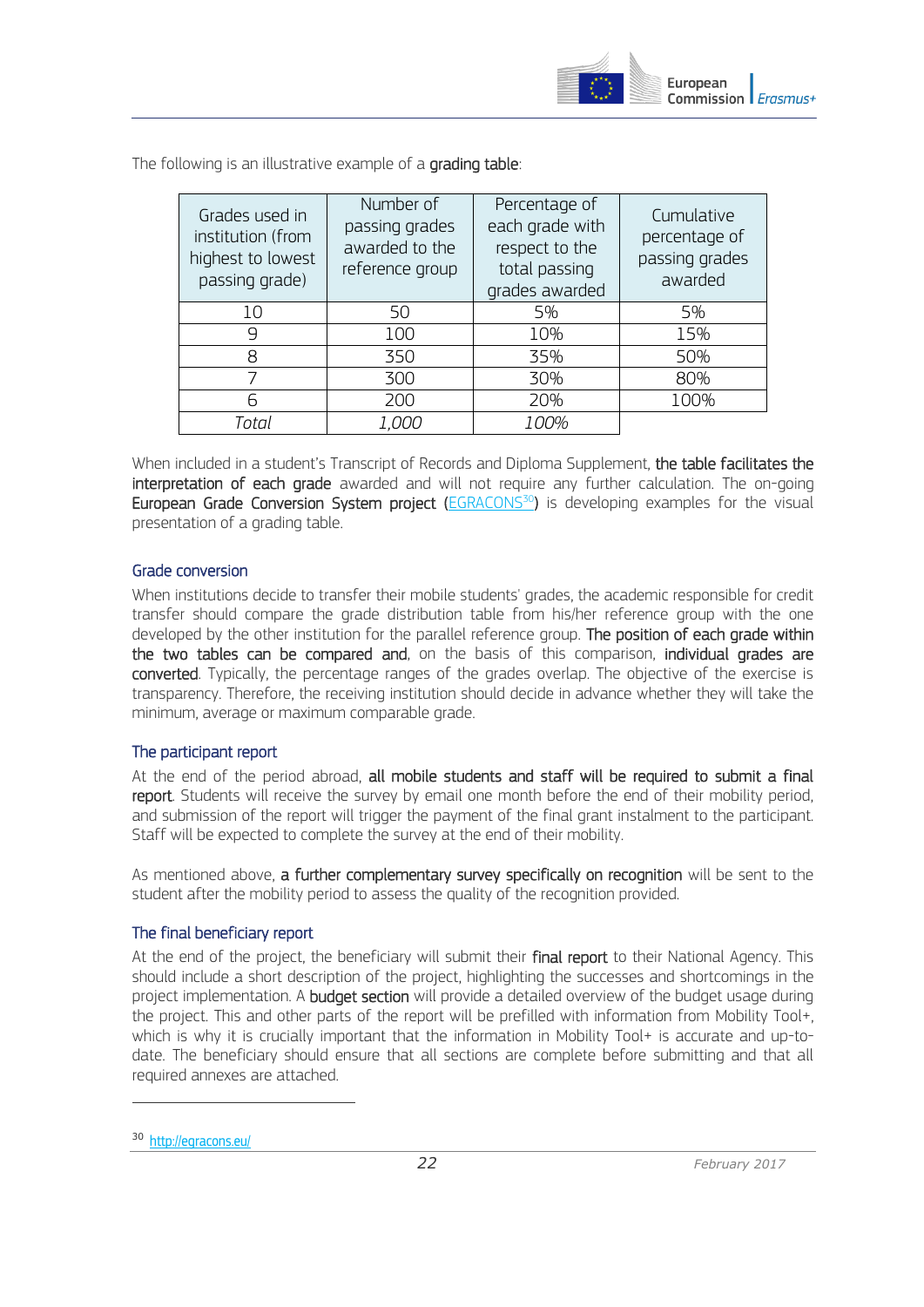

The final report will be assessed on the basis of quality criteria and scored out of a total of 100 points. If the final report scores below 50 points, the NA may reduce the final grant amount for organisational support on the basis of poor, partial or late implementation of the project even if all activities reported were eligible and actually took place.

The final report will be assessed in conjunction with the participant reports, using a common set of quality criteria focusing on:

- The extent to which the action was implemented in line with the grant agreement.
- The extent to which the action was implemented in respect of the quality and compliance requirements set out in the Erasmus Charter for Higher Education and in their applicable inter-institutional agreement(s).
- The extent to which the grant amounts due to the participants were transferred to them in accordance with the contractual provisions set out in the agreement between the beneficiary and the participant following the template provided in Annex IV of the Agreement.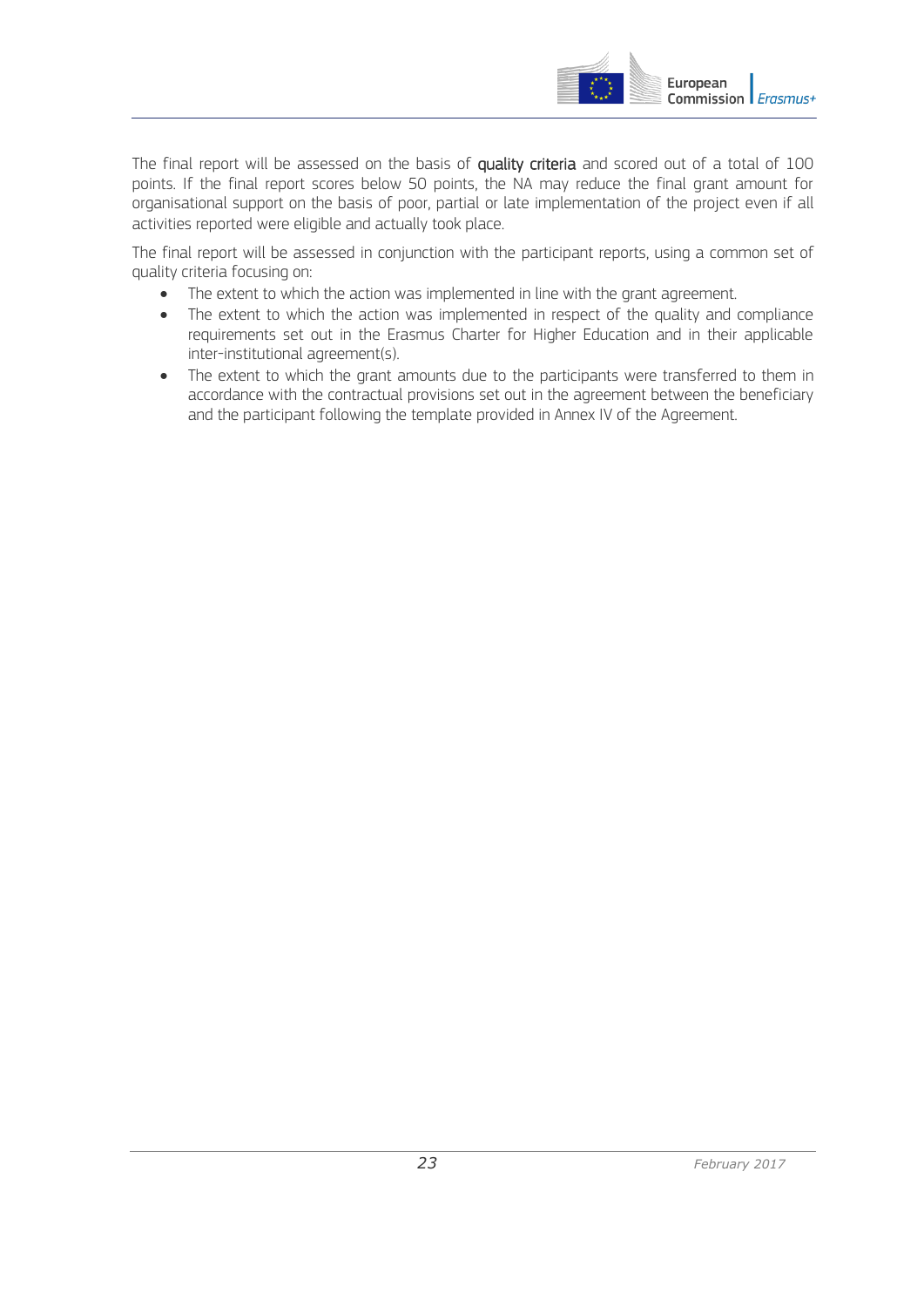

## <span id="page-23-0"></span>Project timeline